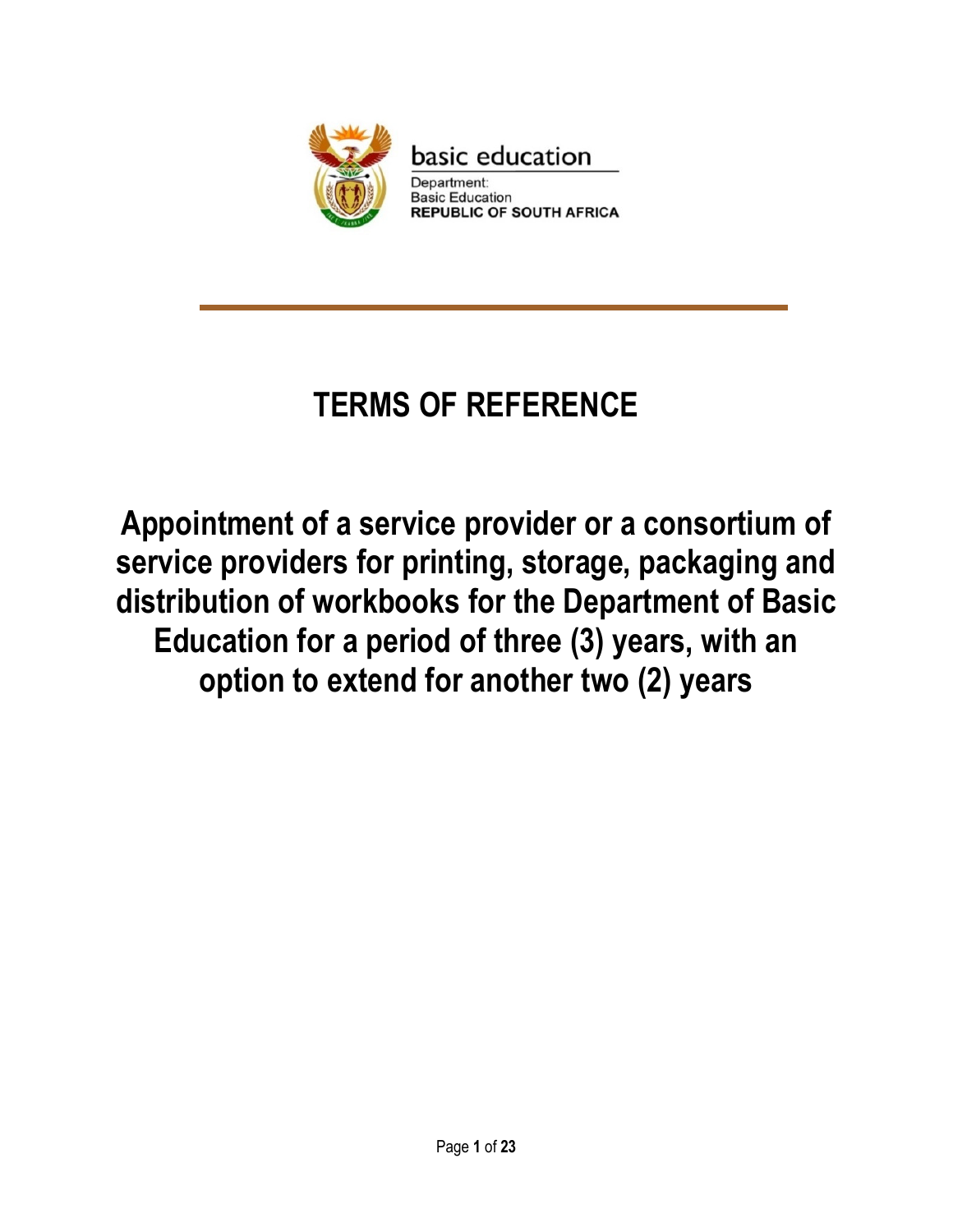| <b>Table of contents</b>                  | Page |  |  |  |
|-------------------------------------------|------|--|--|--|
| <b>Abbreviations</b>                      |      |  |  |  |
| 1. Description of the project             | 4    |  |  |  |
| 2.<br><b>Purpose</b>                      | 4    |  |  |  |
| 3.<br><b>Background</b>                   | 4    |  |  |  |
| The scope of work / key deliverable<br>4. | 4    |  |  |  |
| 5.<br><b>General requirements</b>         | 5    |  |  |  |
| <b>Mandatory requirements</b><br>6.       | 6    |  |  |  |
| 7. Conditions                             | 8    |  |  |  |
| 8. Evaluation process                     | 10   |  |  |  |
| 9. Functionality                          | 11   |  |  |  |
| 10. Compulsory briefing session           | 19   |  |  |  |
| 11. Preferential point system             | 19   |  |  |  |
| 12. Contract Price Adjustment             | 20   |  |  |  |
| 13. Contact details                       | 23   |  |  |  |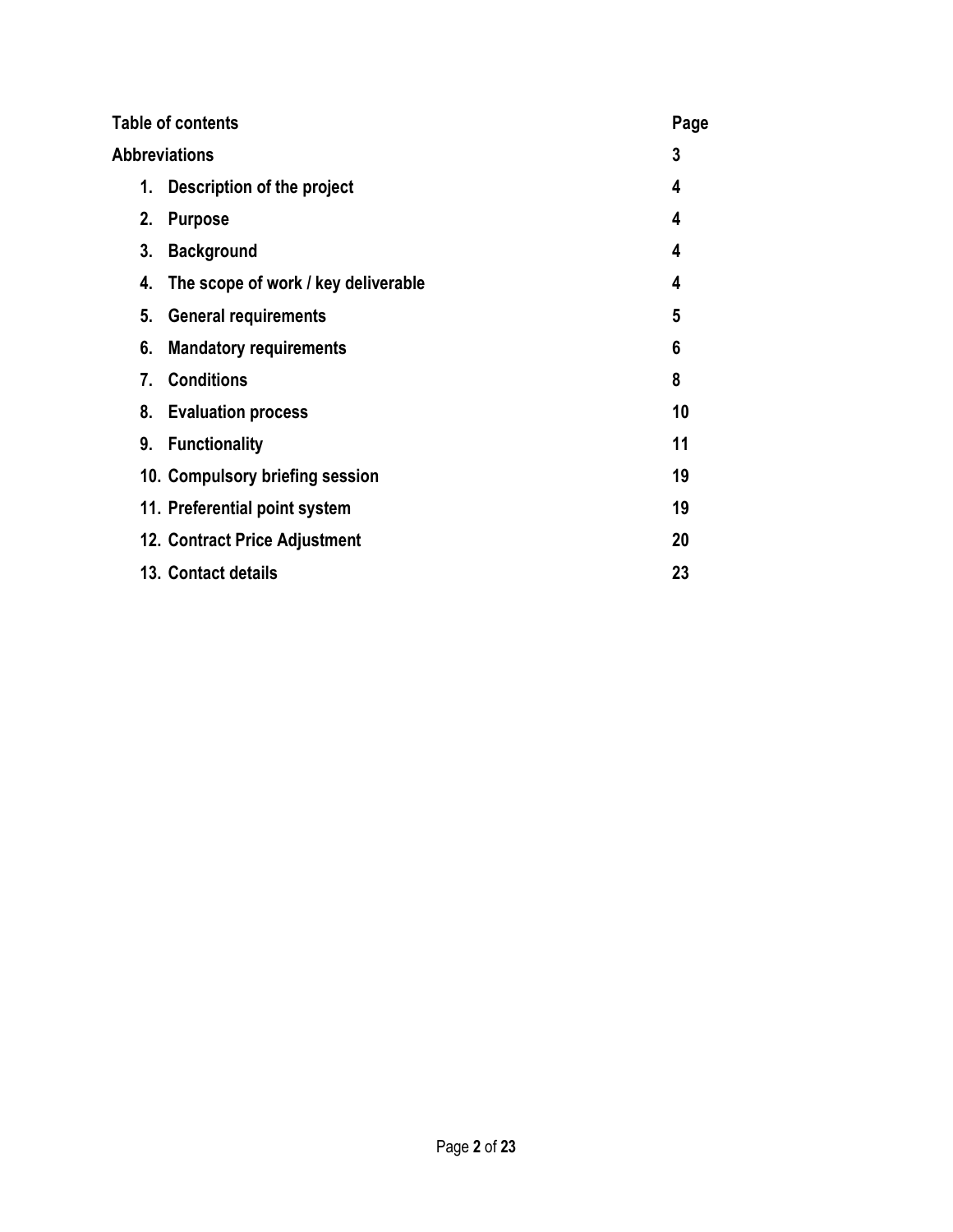# **ABBREVIATIONS**

| <b>BAC</b>    | : Bid Adjudication Committee                      |
|---------------|---------------------------------------------------|
| <b>B-BBEE</b> | : Broad-Based Black Economic Empowerment          |
| <b>CPA</b>    | : Contract Price Adjustment                       |
| <b>CSD</b>    | : Central Supplier Database                       |
| DBE           | : Department of Basic Education                   |
| <b>ERRP</b>   | : Economic Reconstruction and Recovery Plan       |
| GCC           | : The General Conditions of Contract              |
| LED           | : Local Economic Development                      |
| <b>LTSM</b>   | : Learner Teacher Support Material                |
| <b>NATIS</b>  | : National Traffic Information System             |
| <b>SBD</b>    | : Standard Bidding Document                       |
| <b>TCBD</b>   | : Transversal Contract Bidding Document           |
| VAT           | : Value - Added Tax                               |
| PED           | : Provincial Education Department                 |
| <b>POPI</b>   | : Protection of Personal Information              |
| <b>SANAS</b>  | : The South African National Accreditation System |
| <b>SMME</b>   | : Small, Medium and Micro-enterprises             |
| <b>SCC</b>    | : Special Conditions of Contract                  |
| <b>SLA</b>    | : Service Level Agreement                         |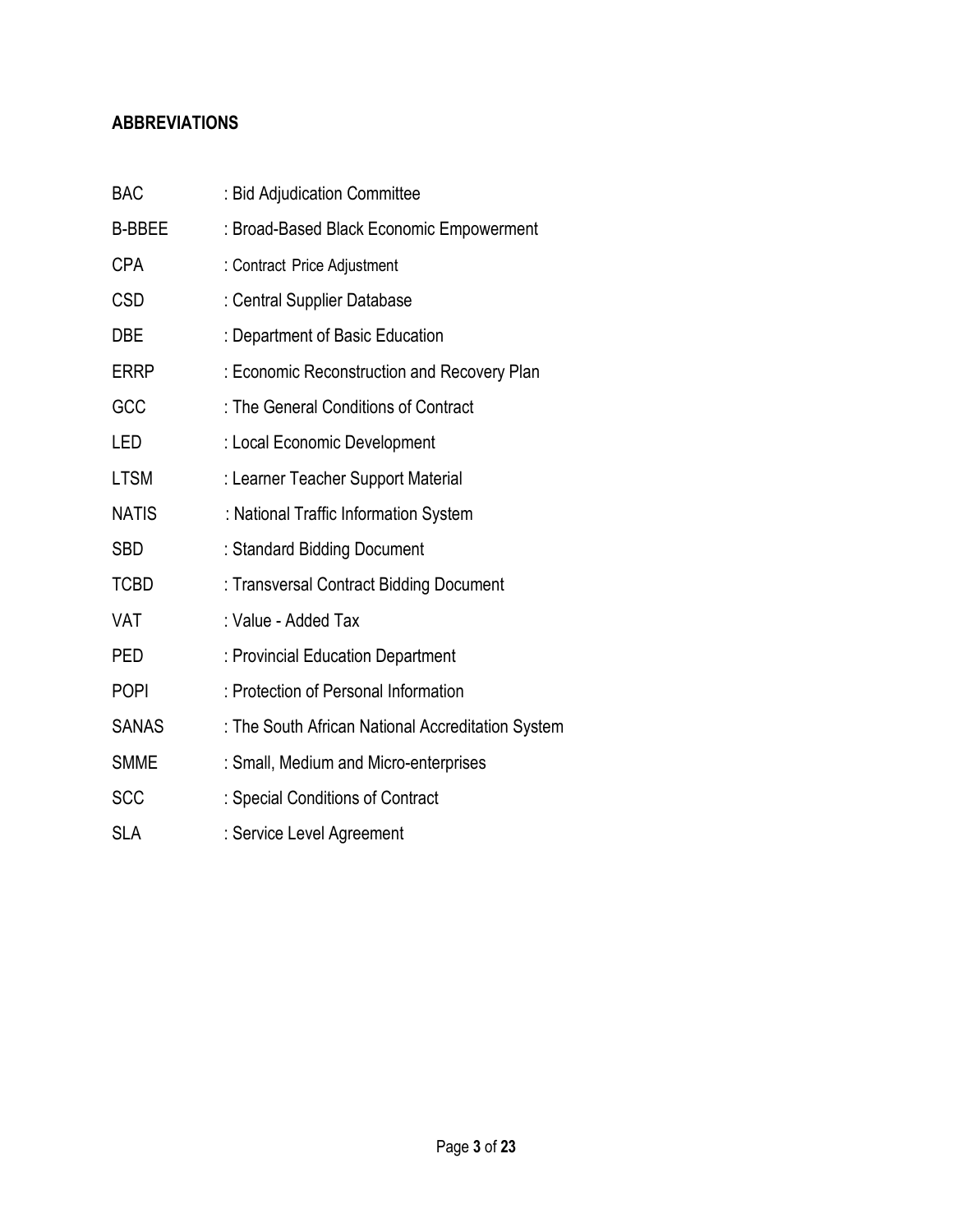## **1 DESCRIPTION OF THE PROJECT**

- 1.1 The project seeks to provide all Grades R to 9 learners in public schools with learner workbooks to enhance learning and teaching and improve learner outcomes.
- 1.2 The Department of Basic Education (DBE) is required to print and distribute the Grades R to 9 Volume 1 and 2 workbooks to all public schools.
- 1.3 The printed workbooks must be distributed as indicated in Annexure A: Scope of work in paragraph 5.

## **2 PURPOSE**

- 2.1 The workbooks are intended to support the improvement of learner performance in Languages, Life Skills and Mathematics by assisting teachers to expose learners to a set of standardized exercises.
- 2.2 The purpose of this bid invitation is to appoint a suitably qualified service provider or a consortium of service providers to print, store, package, and distribute Grades R to 9 learner workbooks to public schools/education districts/Provincial Education Department (PED) offices as well as DBE offices. Bidders are requested to note that printing includes binding of materials. Bidders are also requested to note that packaging, includes picking and packing of materials. The distribution of learner workbooks to education districts, PED offices and DBE offices may be made as a special request, however these special requests also form part of the contract as contemplated in paragraph 4.3.

## **3 BACKGROUND**

3.1 Since 2011, the Department of Basic Education has been providing learner workbooks for identified subjects to learners in public schools. The provision of a workbook for each learner in each subject is a critical deliverable of the DBE.

## **4 THE SCOPE OF WORK / KEY DELIVERABLES**

- 4.1 The successful service provider or a consortium of service providers is/are expected to perform the following key deliverables in the execution of ensuing contracts:
	- 4.1.1 Print, store, package and deliver the specified Grades R to 9 learner workbooks to all public schools.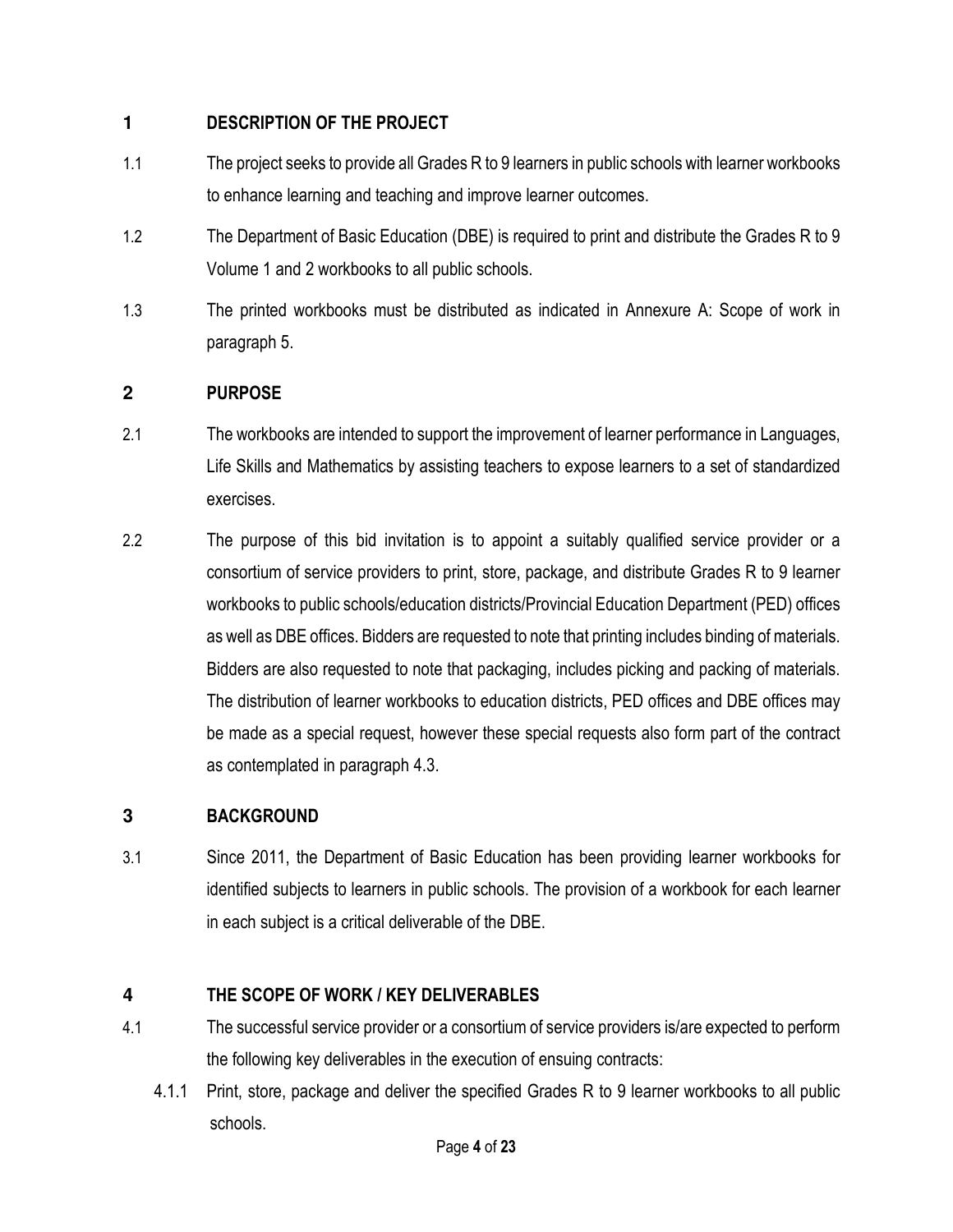- 4.1.2 Ensure that Grades R to 9 learner workbooks are delivered at the correct school/s/education districts/PED offices/DBE office's address in proper condition, in correct quantities and signed for by the designated official with proof of receipt of the workbooks with a school stamp/education district stamp/PED stamp/DBE stamp.
- 4.1.3 The successful service provider or a consortium of service providers is required to print, store, package and deliver the following specified workbooks:
	- 4.1.3.1 Grade R (terms 1, 2, 3 and 4 workbooks) in 11 Official Languages;
	- 4.1.3.2 Grades 1 to 6 Home Language workbooks in 11 Official languages for Volumes 1 and 2;
	- 4.1.3.3 Grades 1 to 3 Mathematics workbooks in 11 Official languages for Volumes 1 and 2;
	- 4.1.3.4 Grades 4 to 9 Mathematics workbooks in English and Afrikaans Volumes 1 and 2;

4.1.3.5 Grades 1 to 3 Life Skills Workbooks in 11 Official Languages Volumes 1 and 2; and

4.1.3.6 Grades 1 to 6 English First Additional Language Volumes 1 and 2.

- 4.2 The detailed scope of work is attached as **Annexure A.**
- 4.3 Annually, the DBE will provide the data for the fluctuating number of learners to be provided with workbooks to the service provider. The unit price for printing, storage, packaging and distribution of this escalation or decrease in learner numbers will stay the same as the original price agreed upon in the contract.

# **5 GENERAL REQUIREMENTS**

- 5.1 Bidders are required return all fully completed and signed attached SBD forms (SBD1, SBD3.1, SBD4, SBD6.1, SBD8 and SBD9). All bids must be submitted on the official forms (not to be retyped). **Any alteration on the forms will lead to disqualification.**
- 5.2 In case of a consortium or joint venture, SBD forms must be completed separately by each company that is on the joint venture. All bids must be submitted on the official forms (not to be retyped). **Any alteration on the forms will lead to disqualification**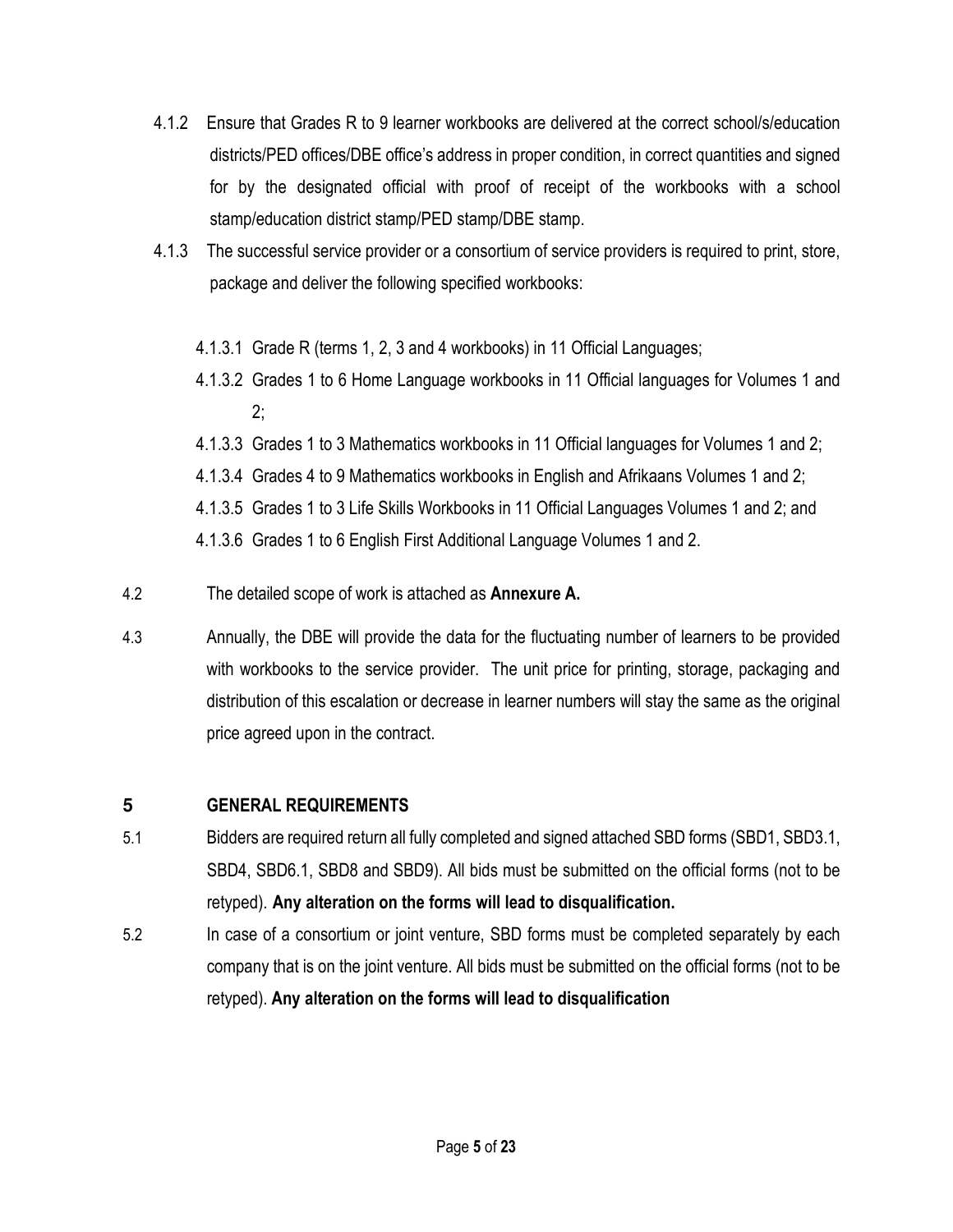## **6 MANDATORY REQUIREMENTS**

# **The Bidder/s must:**

- 6.1 Provide a detailed and relevant company profile. In the case of a consortium or a joint venture, a profile of each company must be submitted.
- 6.2 The Bidder is required to submit their LED strategy on how SMMEs, designated groups (Youth, Women and Persons with disabilities) and local communities will benefit from the project in all province. Signed agreements/contracts between parties in the case of subcontracting must be included as part of the strategy. The agreements/contracts must outline roles and responsibilities of each party.
- 6.3 Submit signed reference letters on the client's letterhead stating the following details:
	- items/components (printing, storage, packaging and distribution) of the project;
	- the scope/size of the project/s; and
	- monetary value of the project/s.

These letters must not be older than 5 years. The reference letters must contain contactable details.

- 6.4 Submit a detailed Project Plan that will ensure continued supply of Grades R to 9 learner workbooks to schools/education districts/PED offices as well as DBE offices.
- 6.5 Submit proof of ownership of (or of hiring) a dedicated and verifiable central warehouse space of a minimum of 30 000 m<sup>2</sup> located in any of the nine (9) provinces as well as 1000 m<sup>2</sup> for the other provinces. The proof, in the case of ownership must be a title deed or bond documents and in the case of hiring the proof must be in the form of a lease agreement (s) or a letter of commitment for the full duration of the contract from the owner to hire such a property accompanied by proof of ownership by the lessor.
- 6.6 Provide occupational health and safety document from the relevant authority for all facilities (e.g. warehouse/s and/or offices) to be utilised for the project.
- 6.7 Provide proof of insurance or letter (s) of intent for an insurance agreement from an accredited financial service provider for covering all stages (printing, storage, packaging and distribution) of the project.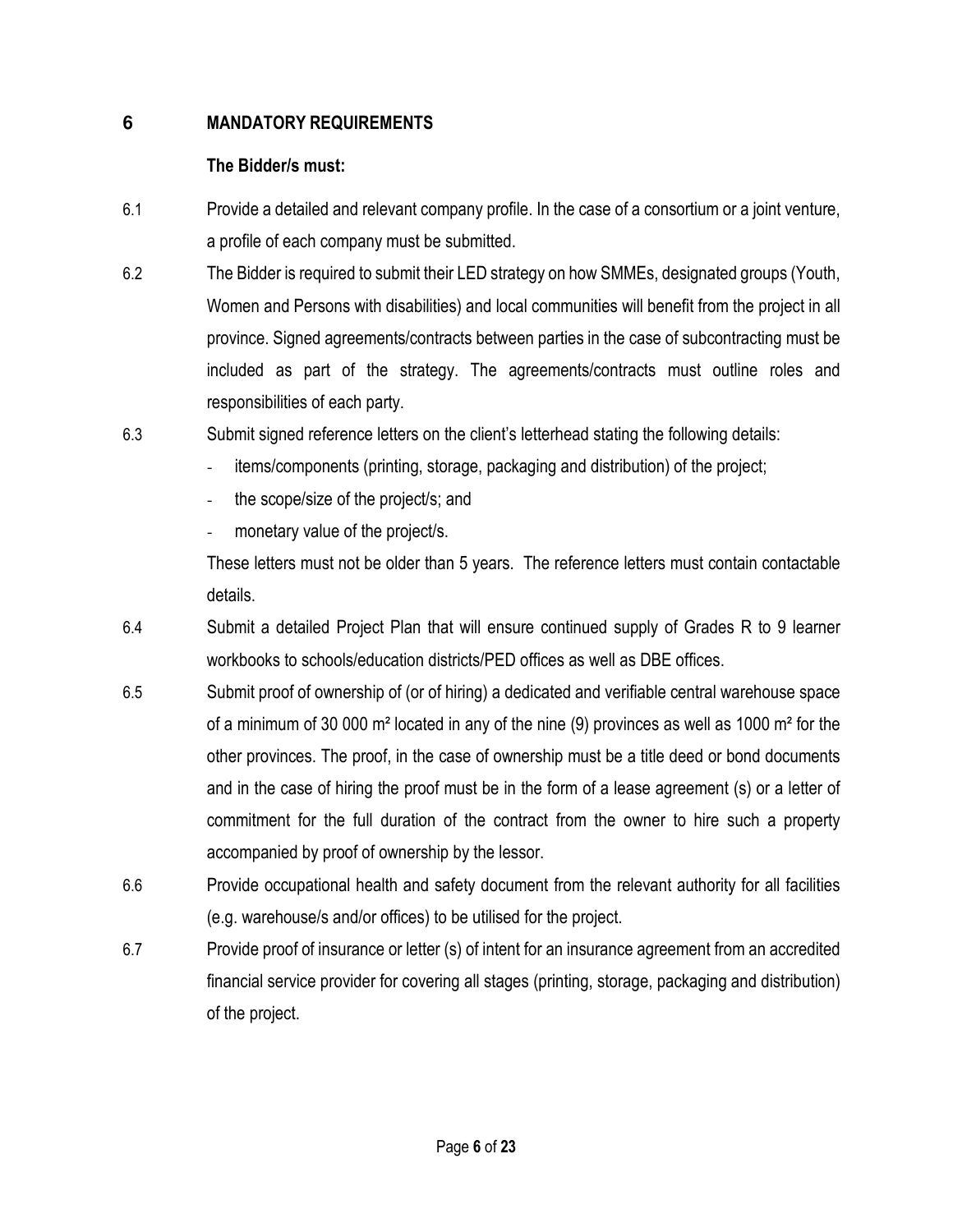- 6.8 Submit proof, in the case of ownership, an asset register of the company indicating high volume machine/s required for printing, binding, packaging, and quality management as per the functionality evaluation criteria below. In the case of hiring, the proof must be in the form of a lease agreement (s) or a letter of commitment for the full duration of the contract from the owner to hire such machine/s.
- 6.9 Submit proof of fleet of delivery vehicles to be utilised for the project as per the functionality evaluation criteria below. In the case of ownership, valid vehicle certificate of registration documents as per NATIS must be submitted and in the case of hiring, the proof must be in the form of a lease agreement (s) or a letter of commitment with copies of valid vehicle certificate of registration documents from the owner of such vehicles. A roadworthy certificate must be submitted per vehicle.
- 6.10 Provide a unit price including and the total price (Grades R 9) inclusive of VAT for year one (1). The pricing schedule to be completed in full is attached as **Annexure B.**
- 6.11 Bidders who intend to bid as a consortium or joint venture are also required to provide:
	- 6.11.1 an agreement signed by nominated members of both/ all consortium or joint venture partners; and
	- 6.11.2 state the leading company.
- 6.12 If bidding with an intention of subcontracting certain tasks, the bidder must state the name of the subcontract Company/s and percentage to be sub-contracted. Full details of the B-BBEE status and scoring must be provided.
- 6.13 A letter from an external auditor confirming the work done as found in the reference letters.
- 6.14 Copies of SLAs and/or contracts and or orders for the project/s done as found in the reference letters.
- 6.15 Documentation confirming stockpile and/or guarantees of minimum 30 000 tons of paper.
- 6.16 Letter from the bank/s demonstrating a financial viability of at least 50% of the project in year one (1).
- 6.17 Audited financial statements for the past three (3) financial years.
- 6.18 Auditor's letter guaranteeing that the entity(s) are a going concern at the time of submitting the bid.

## **NB: Bidders who do not comply with all the mandatory requirements will be disqualified.**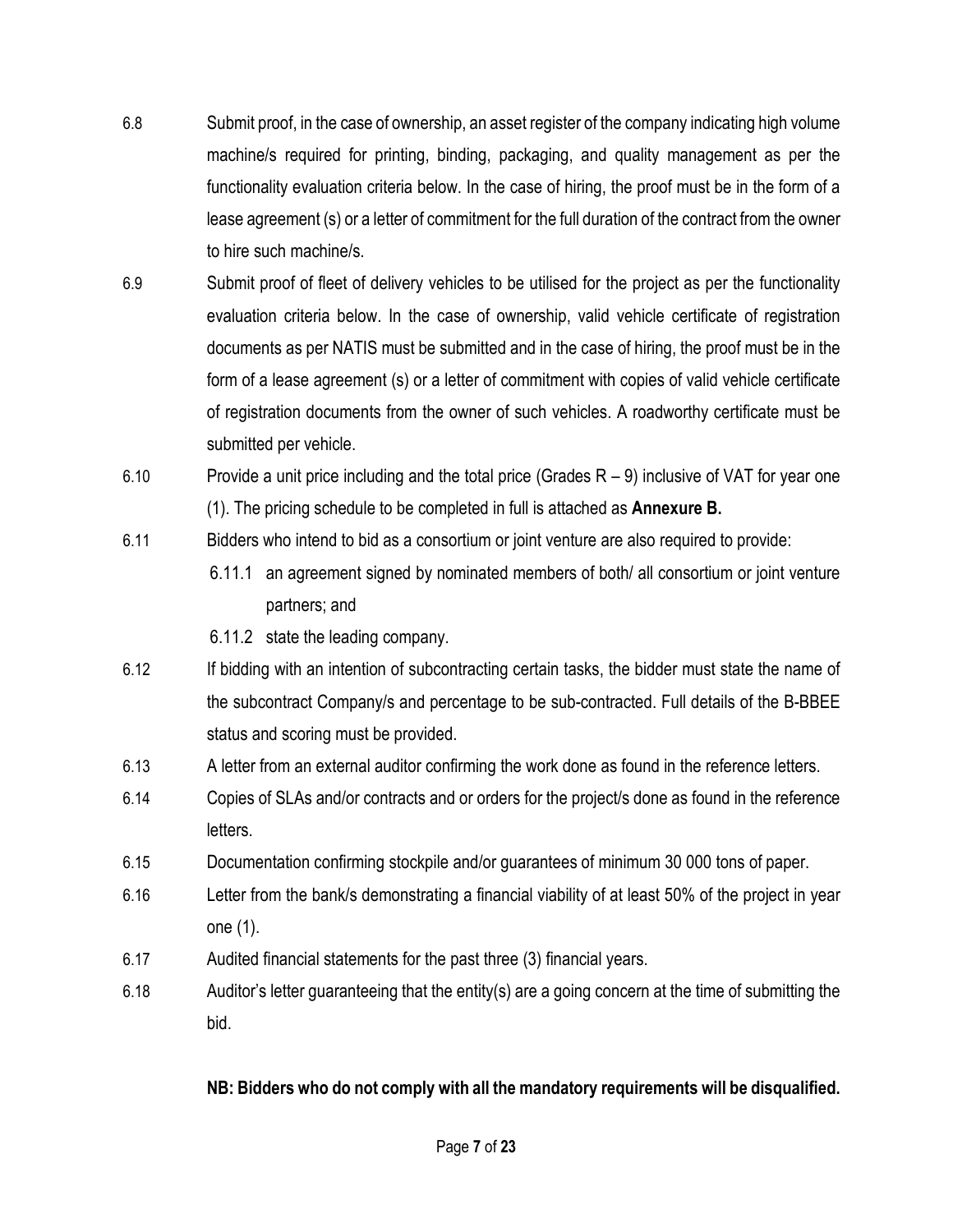## **7 CONDITIONS**

- 7.1 Bidders including individual companies in a Joint venture or a consortium must be registered on the Central Supplier Database (CSD) and provide their CSD Number as required on the attached SBD1 form.
- 7.2 The bidder must ensure that all financial and supply arrangements for goods and/or services have been mutually agreed upon between the bidder and the third party. No agreement between the bidder and the third party will be binding to DBE.
- 7.3 In the event that the bidder will be supported by a third party, the bidder must obtain written confirmation from the third party that the DBE can conduct due diligence and in loco inspection on the premises of the third party.
- 7.4 The DBE reserves the right to change the Terms of Reference prior to the closing of a bid. It is the responsibility of the bidders to visit the DBE website and e-portal for the updates.
- 7.5 Bids received at the address indicated in the bid documents after the closing date and time, will not be accepted for consideration.
- 7.6 The DBE reserves the right not to appoint a service provider and will not be held responsible for the reimbursement of the expenses incurred by bidders during the preparation of their bid.
- 7.7 The DBE reserves the right to negotiate the price with the preferred bidders prior to the award and with the successful bidder(s) post award.
- 7.8 The DBE reserves the right to award contracts to more than one service provider or a consortium of service providers for this contract.
- 7.9 The DBE will sign a Service Level Agreement (SLA) with the successful bidder. The commencement date will be the day on which the last signing party appends their signature to the contract.
- 7.10 All datasets (learner enrolment numbers, school information, etc), and electronic material such as print ready copies, art work and any other materials, shall remain the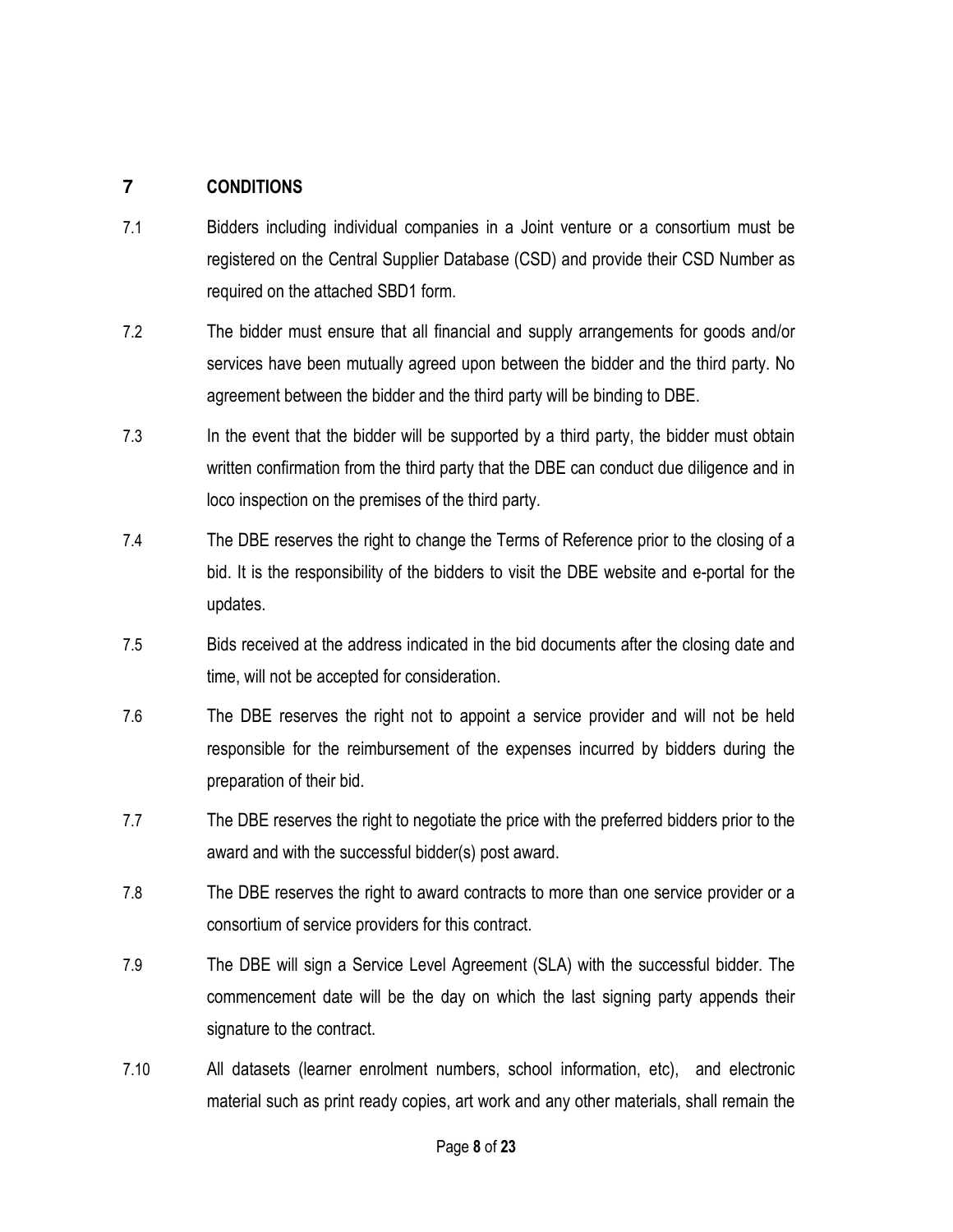sole property of the DBE and shall be expected to be returned to the Department on annual basis for the duration of the contract.

- 7.11 The DBE will from time to time amend the material as and when required. The successful bidder will be notified about these amendments to effect such changes at no additional cost.
- 7.12 The service provider will be expected to complete all deliverables of the project and adhere strictly to the deadlines agreed upon at all times and to compile written reports on completion of each deliverable, or as and when requested.
- 7.13 The DBE will confine its contractual dealings with the primary service provider in a case where there is a consortium.
- 7.14 The service provider shall undertake to avoid any activity of whatsoever nature that may be detrimental to the Department's interest, goodwill and reputation.
- 7.15 Material compiled by the DBE may not be used in any form or for any purpose other than the purpose stipulated in this agreement. If the service provider wishes to use such material in any other form or for any other purpose, including, but not limited to, workshops, media releases and the like, it must request permission in writing from the DBE for such use.
- 7.16 In the case of any material compiled, developed, researched, commented on, or evaluated on behalf of the DBE as a result of a contractual agreement with the service provider, or any other form of material, irrespective of whether in a completed form or otherwise, all intellectual property rights relating to such material will vest in the State. The service provider may not use any such material without first having obtained written approval from the DBE.
- 7.17 The DBE will request approval from the designated officer wherein the copyright vests. Only once the designated officer has granted written approval, will the DBE convey such written approval to the service provider and the service provider will then have permission for such usage.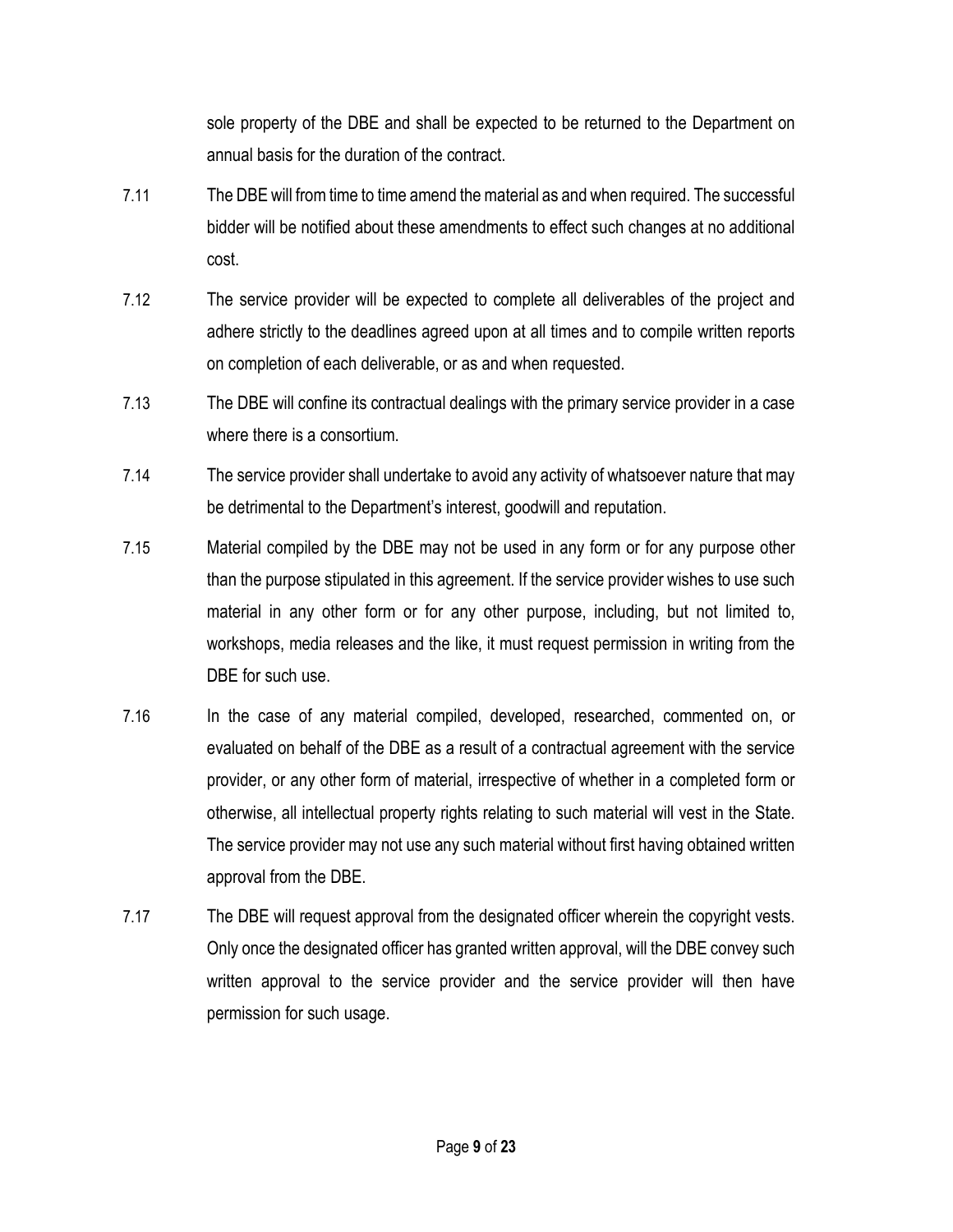- 7.18 Protection of Personal Information Act, No. 4 of 2013: Personal information must be processed lawfully and in a reasonable manner that does not encroach on the privacy of the data subject. Therefore, the Department will incorporate the terms and conditions of processing and collecting the required information in to the SLA to ensure compliance with the privacy requirements as set out by the POPI Act before any information is disclosed to such service provider.
- 7.19 Termination of contract: The Department, without prejudice to any other remedy for breach of contract, by written notice of default sent to the service provider reserves the right to terminate this contract with the appointed service provider or a consortium of service providers, in accordance with clause 23 of the General Conditions of Contract, should there be a breach of contract or challenges experienced with the service delivery and customer service to the Department.
- 7.20 The General Conditions of Contract (GCC) shall apply for this bid. In a case whereby there is a conflict between the GCC and the conditions and provisions as set out in this bid, then the Special Conditions of Contract as set out in this Terms of Reference will apply.

## **8 EVALUATION PROCESS**

| ◡. | The evaluation process will be contabled in pride to do follows. |  |  |  |  |
|----|------------------------------------------------------------------|--|--|--|--|

8.1 The evaluation process will be conducted in phases as follows:

| <b>Phase I</b>                                                 | <b>Phase II</b>                                                                                                                                                                                                                  | <b>Phase III</b>                                                                                                                                                                                                                               | <b>Phase IV</b>                                                                              |
|----------------------------------------------------------------|----------------------------------------------------------------------------------------------------------------------------------------------------------------------------------------------------------------------------------|------------------------------------------------------------------------------------------------------------------------------------------------------------------------------------------------------------------------------------------------|----------------------------------------------------------------------------------------------|
| <b>Mandatory and other</b><br>bid requirements                 | <b>Functionality</b>                                                                                                                                                                                                             | Supplier due diligence                                                                                                                                                                                                                         | <b>B-</b><br>Price and<br><b>BBEE</b>                                                        |
| Compliance<br>with<br>mandatory and other<br>bid requirements. | Bids will be evaluated<br>of<br>terms<br>$\mathsf{I}$<br>functionality.<br>Bidders<br>that<br>have<br>achieved the minimum<br>qualifying score of 90<br>points for functionality<br>will qualify for the Due<br>diligence Phase. | Site<br>inspection of<br>the<br>supplier<br>premises<br>of<br>business<br>and/or<br>main<br>warehouse and/or Fleet and<br>any other item/s to validate<br>the information presented<br>by the Bidder. The outcome<br>of the validation process | Bids will<br>be<br>in<br>evaluated<br>the<br>terms of<br>90/10<br>preference<br>point system |
|                                                                |                                                                                                                                                                                                                                  | may affect the scores.                                                                                                                                                                                                                         |                                                                                              |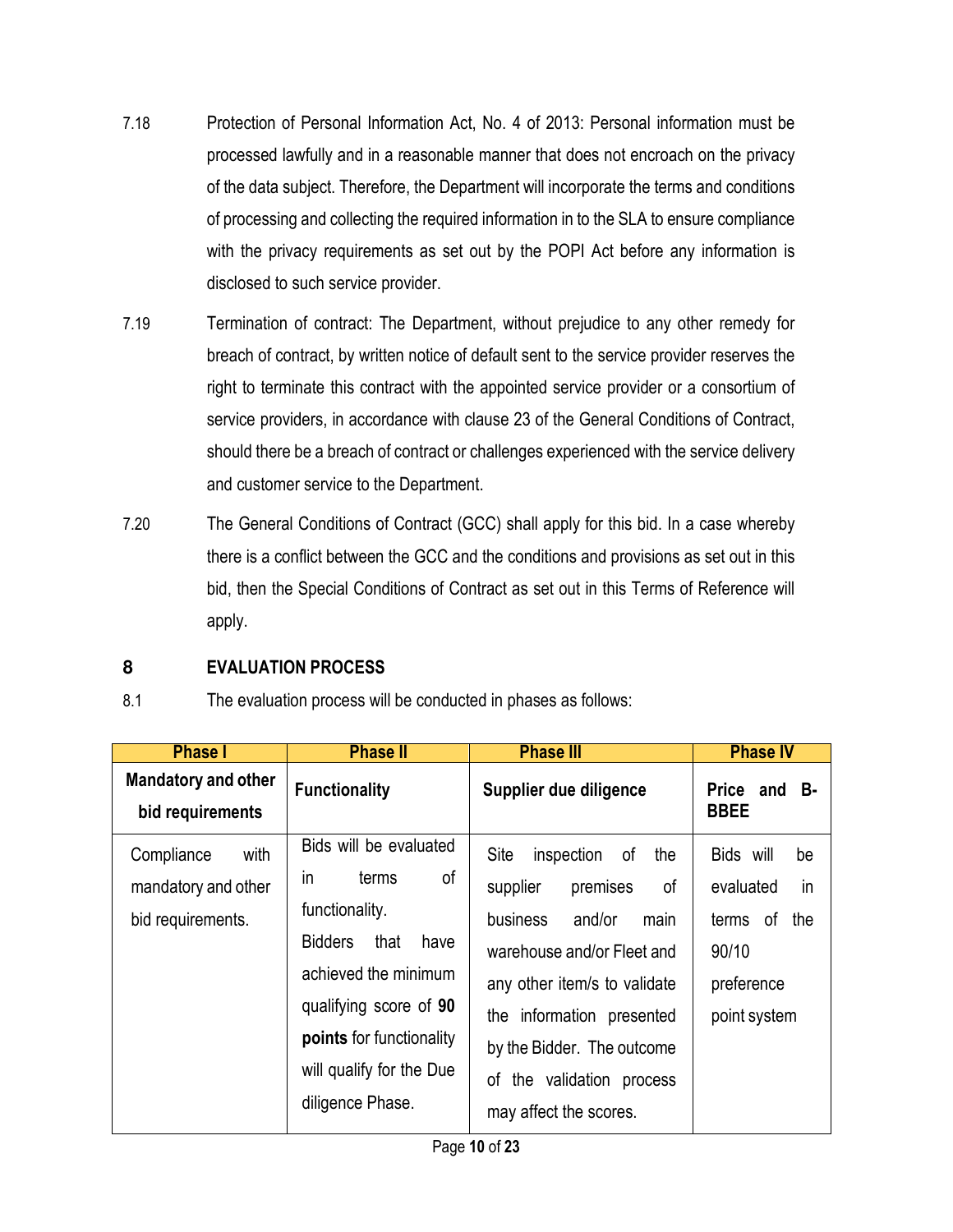# **9 FUNCTIONALITY**

9.1 9.1.1 Functionality will be evaluated on the basis of the responses and supporting documentation supplied by the bidders.

9.1.2 Certain functionality criteria are essential for the successful bidder to be able to execute the workbook project successfully. These criteria should carry within themselves a minimum of 90% (based as a percentage of the maximum available points) and the failure to reach at least 90% in these individual fields of criteria, in itself will lead to a failure to meet the functionality requirements.

9.1.3 Bidders should also note that the allocation of points may be done on the basis that not whole points, but decimals of points may also be allocated.

| <b>No</b> | <b>Functionality Evaluation Criteria</b>                                                                                                                                                                        | <b>Points</b> |
|-----------|-----------------------------------------------------------------------------------------------------------------------------------------------------------------------------------------------------------------|---------------|
| 1         | Local Economic Development strategy (LED)<br>10                                                                                                                                                                 |               |
|           | a) The Bidder is required to submit their LED strategy on how SMMEs, designated<br>groups (Youth, Women and Persons with disabilities) and local communities will benefit<br>from the project in all provinces. |               |
|           | <b>Designated groups</b>                                                                                                                                                                                        |               |
|           | A bidder that submitted an LED strategy that demonstrate how designated<br>i.                                                                                                                                   |               |
|           | groups (Youth, Women and Persons with disabilities) will benefit from the                                                                                                                                       |               |
|           | project in all provinces = $Scale$ of $0 - 4$ points                                                                                                                                                            |               |
|           |                                                                                                                                                                                                                 |               |
|           | <b>SMMEs</b>                                                                                                                                                                                                    |               |
|           | A bidder that submitted an LED strategy that demonstrate how SMMEs will                                                                                                                                         |               |
|           | benefit from the project in all provinces $=$ Scale of 0 $-$ 3 points                                                                                                                                           |               |
|           |                                                                                                                                                                                                                 |               |
|           | <b>Local communities</b>                                                                                                                                                                                        |               |
|           | A bidder that submitted an LED strategy that demonstrate how local<br>i.                                                                                                                                        |               |
|           | communities will benefit from the project in all provinces = Scale of $0 - 3$                                                                                                                                   |               |
|           | points                                                                                                                                                                                                          |               |
|           |                                                                                                                                                                                                                 |               |
|           |                                                                                                                                                                                                                 |               |
|           |                                                                                                                                                                                                                 |               |
|           |                                                                                                                                                                                                                 |               |
|           |                                                                                                                                                                                                                 |               |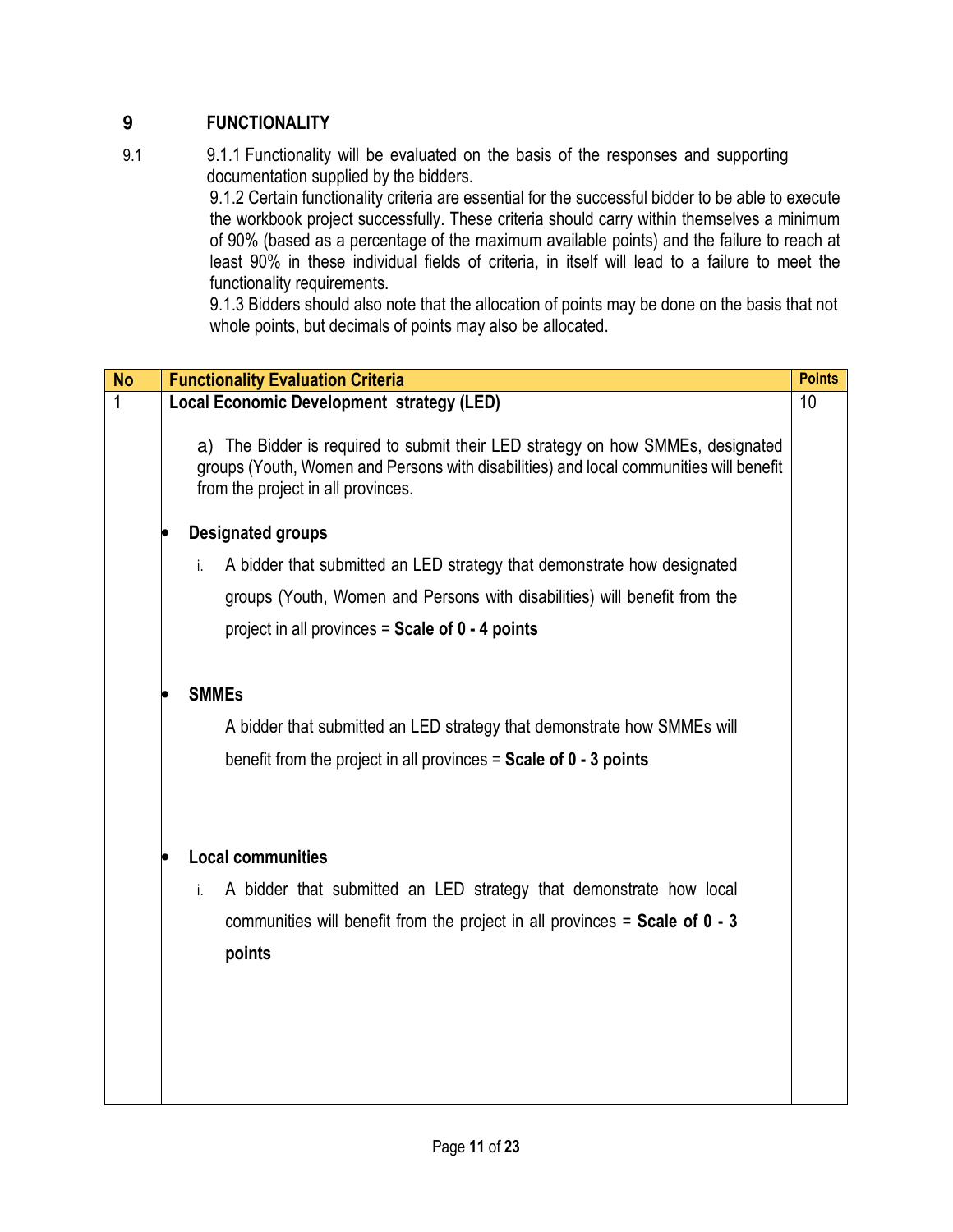| essential for the successful execution of the workbook project and therefore carries<br>within itself a minimum of 90%. A bidder must therefore score 18 out of 20 points.<br>Bidder's experience in printing of high volume of materials.<br>10 years and more, experience in printing of high volume materials in South<br>i.<br>Africa = $3$ points<br>ii.<br>5 - 9 years experience in printing of high volume materials in South Africa = 2<br>points<br>iii.<br>3 - 4 years of experience in printing of high volume materials in South Africa<br>$= 1$ points<br>1 - 2 years of experience in printing of high volume materials in South Africa =<br>iv.<br>0 points<br>Bidder's experience in storage and packaging of large volume of materials.<br>10 years and more, experience in storage of high volume materials in South<br>i.<br>Africa = $3$ points<br>ii.<br>5 - 9 years experience in storage of high volume materials in South Africa = 2<br>points<br>iii.<br>3 – 4 years of experience storage of high volume materials in South Africa = 1<br>points<br>1 - 2 years of experience in storage of high volume materials in South Africa =<br>iv.<br>0 points<br>Bidder's experience in distribution of large volume of materials.<br>10 years and more, experience in distribution of high volume materials in<br>i. |
|-------------------------------------------------------------------------------------------------------------------------------------------------------------------------------------------------------------------------------------------------------------------------------------------------------------------------------------------------------------------------------------------------------------------------------------------------------------------------------------------------------------------------------------------------------------------------------------------------------------------------------------------------------------------------------------------------------------------------------------------------------------------------------------------------------------------------------------------------------------------------------------------------------------------------------------------------------------------------------------------------------------------------------------------------------------------------------------------------------------------------------------------------------------------------------------------------------------------------------------------------------------------------------------------------------------------------------------------|
|                                                                                                                                                                                                                                                                                                                                                                                                                                                                                                                                                                                                                                                                                                                                                                                                                                                                                                                                                                                                                                                                                                                                                                                                                                                                                                                                           |
|                                                                                                                                                                                                                                                                                                                                                                                                                                                                                                                                                                                                                                                                                                                                                                                                                                                                                                                                                                                                                                                                                                                                                                                                                                                                                                                                           |
|                                                                                                                                                                                                                                                                                                                                                                                                                                                                                                                                                                                                                                                                                                                                                                                                                                                                                                                                                                                                                                                                                                                                                                                                                                                                                                                                           |
|                                                                                                                                                                                                                                                                                                                                                                                                                                                                                                                                                                                                                                                                                                                                                                                                                                                                                                                                                                                                                                                                                                                                                                                                                                                                                                                                           |
|                                                                                                                                                                                                                                                                                                                                                                                                                                                                                                                                                                                                                                                                                                                                                                                                                                                                                                                                                                                                                                                                                                                                                                                                                                                                                                                                           |
|                                                                                                                                                                                                                                                                                                                                                                                                                                                                                                                                                                                                                                                                                                                                                                                                                                                                                                                                                                                                                                                                                                                                                                                                                                                                                                                                           |
|                                                                                                                                                                                                                                                                                                                                                                                                                                                                                                                                                                                                                                                                                                                                                                                                                                                                                                                                                                                                                                                                                                                                                                                                                                                                                                                                           |
|                                                                                                                                                                                                                                                                                                                                                                                                                                                                                                                                                                                                                                                                                                                                                                                                                                                                                                                                                                                                                                                                                                                                                                                                                                                                                                                                           |
|                                                                                                                                                                                                                                                                                                                                                                                                                                                                                                                                                                                                                                                                                                                                                                                                                                                                                                                                                                                                                                                                                                                                                                                                                                                                                                                                           |
|                                                                                                                                                                                                                                                                                                                                                                                                                                                                                                                                                                                                                                                                                                                                                                                                                                                                                                                                                                                                                                                                                                                                                                                                                                                                                                                                           |
|                                                                                                                                                                                                                                                                                                                                                                                                                                                                                                                                                                                                                                                                                                                                                                                                                                                                                                                                                                                                                                                                                                                                                                                                                                                                                                                                           |
|                                                                                                                                                                                                                                                                                                                                                                                                                                                                                                                                                                                                                                                                                                                                                                                                                                                                                                                                                                                                                                                                                                                                                                                                                                                                                                                                           |
|                                                                                                                                                                                                                                                                                                                                                                                                                                                                                                                                                                                                                                                                                                                                                                                                                                                                                                                                                                                                                                                                                                                                                                                                                                                                                                                                           |
|                                                                                                                                                                                                                                                                                                                                                                                                                                                                                                                                                                                                                                                                                                                                                                                                                                                                                                                                                                                                                                                                                                                                                                                                                                                                                                                                           |
|                                                                                                                                                                                                                                                                                                                                                                                                                                                                                                                                                                                                                                                                                                                                                                                                                                                                                                                                                                                                                                                                                                                                                                                                                                                                                                                                           |
|                                                                                                                                                                                                                                                                                                                                                                                                                                                                                                                                                                                                                                                                                                                                                                                                                                                                                                                                                                                                                                                                                                                                                                                                                                                                                                                                           |
|                                                                                                                                                                                                                                                                                                                                                                                                                                                                                                                                                                                                                                                                                                                                                                                                                                                                                                                                                                                                                                                                                                                                                                                                                                                                                                                                           |
|                                                                                                                                                                                                                                                                                                                                                                                                                                                                                                                                                                                                                                                                                                                                                                                                                                                                                                                                                                                                                                                                                                                                                                                                                                                                                                                                           |
|                                                                                                                                                                                                                                                                                                                                                                                                                                                                                                                                                                                                                                                                                                                                                                                                                                                                                                                                                                                                                                                                                                                                                                                                                                                                                                                                           |
|                                                                                                                                                                                                                                                                                                                                                                                                                                                                                                                                                                                                                                                                                                                                                                                                                                                                                                                                                                                                                                                                                                                                                                                                                                                                                                                                           |
|                                                                                                                                                                                                                                                                                                                                                                                                                                                                                                                                                                                                                                                                                                                                                                                                                                                                                                                                                                                                                                                                                                                                                                                                                                                                                                                                           |
|                                                                                                                                                                                                                                                                                                                                                                                                                                                                                                                                                                                                                                                                                                                                                                                                                                                                                                                                                                                                                                                                                                                                                                                                                                                                                                                                           |
| South Africa $=$ 3 points                                                                                                                                                                                                                                                                                                                                                                                                                                                                                                                                                                                                                                                                                                                                                                                                                                                                                                                                                                                                                                                                                                                                                                                                                                                                                                                 |
| 5 - 9 years experience in distribution of high volume materials in South Africa<br>ii.                                                                                                                                                                                                                                                                                                                                                                                                                                                                                                                                                                                                                                                                                                                                                                                                                                                                                                                                                                                                                                                                                                                                                                                                                                                    |
| $= 2$ points                                                                                                                                                                                                                                                                                                                                                                                                                                                                                                                                                                                                                                                                                                                                                                                                                                                                                                                                                                                                                                                                                                                                                                                                                                                                                                                              |
| iii.<br>$3 - 4$ years of experience in of high volume materials in South Africa = 1                                                                                                                                                                                                                                                                                                                                                                                                                                                                                                                                                                                                                                                                                                                                                                                                                                                                                                                                                                                                                                                                                                                                                                                                                                                       |
| points                                                                                                                                                                                                                                                                                                                                                                                                                                                                                                                                                                                                                                                                                                                                                                                                                                                                                                                                                                                                                                                                                                                                                                                                                                                                                                                                    |
| 1 - 2 years of experience in distribution of high volume materials in South<br>iv.                                                                                                                                                                                                                                                                                                                                                                                                                                                                                                                                                                                                                                                                                                                                                                                                                                                                                                                                                                                                                                                                                                                                                                                                                                                        |
| Africa = $0$ points                                                                                                                                                                                                                                                                                                                                                                                                                                                                                                                                                                                                                                                                                                                                                                                                                                                                                                                                                                                                                                                                                                                                                                                                                                                                                                                       |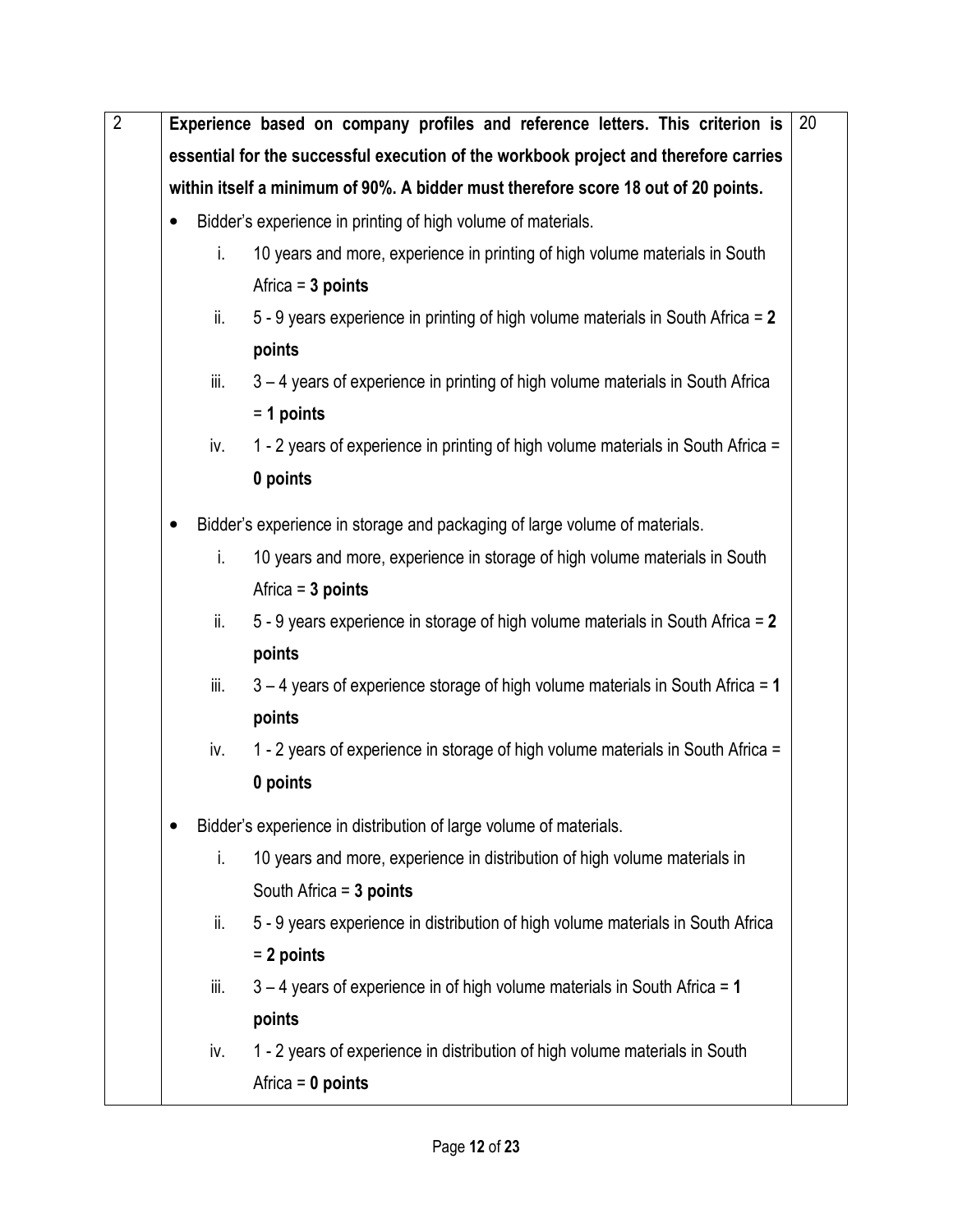| $\bullet$ | Number of materials printed, stored, packaged and distributed.                         |
|-----------|----------------------------------------------------------------------------------------|
|           | i.<br>Proven experience on printing, storing, packaging and distributing of 60         |
|           | million materials and more in South Africa $=$ 3 points                                |
|           | ii.<br>Proven experience on printing, storing, packaging and distributing of 40 – 59   |
|           | 999 million materials and more in South Africa = 2 points                              |
|           | Proven experience on printing, storing, packaging and distributing of 20 – 39<br>iii.  |
|           | 999 million materials and more in South Africa = 1 points                              |
|           | Proven experience on printing, storing, packaging and distributing of less than<br>iv. |
|           | 20 million materials in South Africa 0 points                                          |
|           | Reference letters on the client's letterhead stating the following details:            |
|           | items/components (printing, storage, packaging and distribution) of the project;       |
| $\bullet$ | the scope/size of the project; and                                                     |
|           | monetary value of the project.                                                         |
| $\bullet$ | These letters must not be older than 5 years. The reference letters must contain       |
|           | contactable details. In the case of a consortium or a joint venture, letters may come  |
|           | from different members of the consortium or a joint venture.                           |
|           | Each item/component (printing, storage, packaging and distribution) in one letter or   |
|           | different letters will count as one. A cumulative count will be conducted to assess    |
|           | the count per item/component/s as follows:                                             |
|           | <b>Printing</b>                                                                        |
|           | 5 or more references to printing $= 2$ points<br>T.                                    |
|           | ii.<br>3 - 4 references to printing $=$ 1 points                                       |
|           | iii.<br>1 - 2 references to printing $= 0$ points                                      |
|           | <b>Storage</b>                                                                         |
|           | i.<br>5 or more references to storage $= 2$ points                                     |
|           |                                                                                        |
|           | ii.<br>3 - 4 references to storage = $1$ points                                        |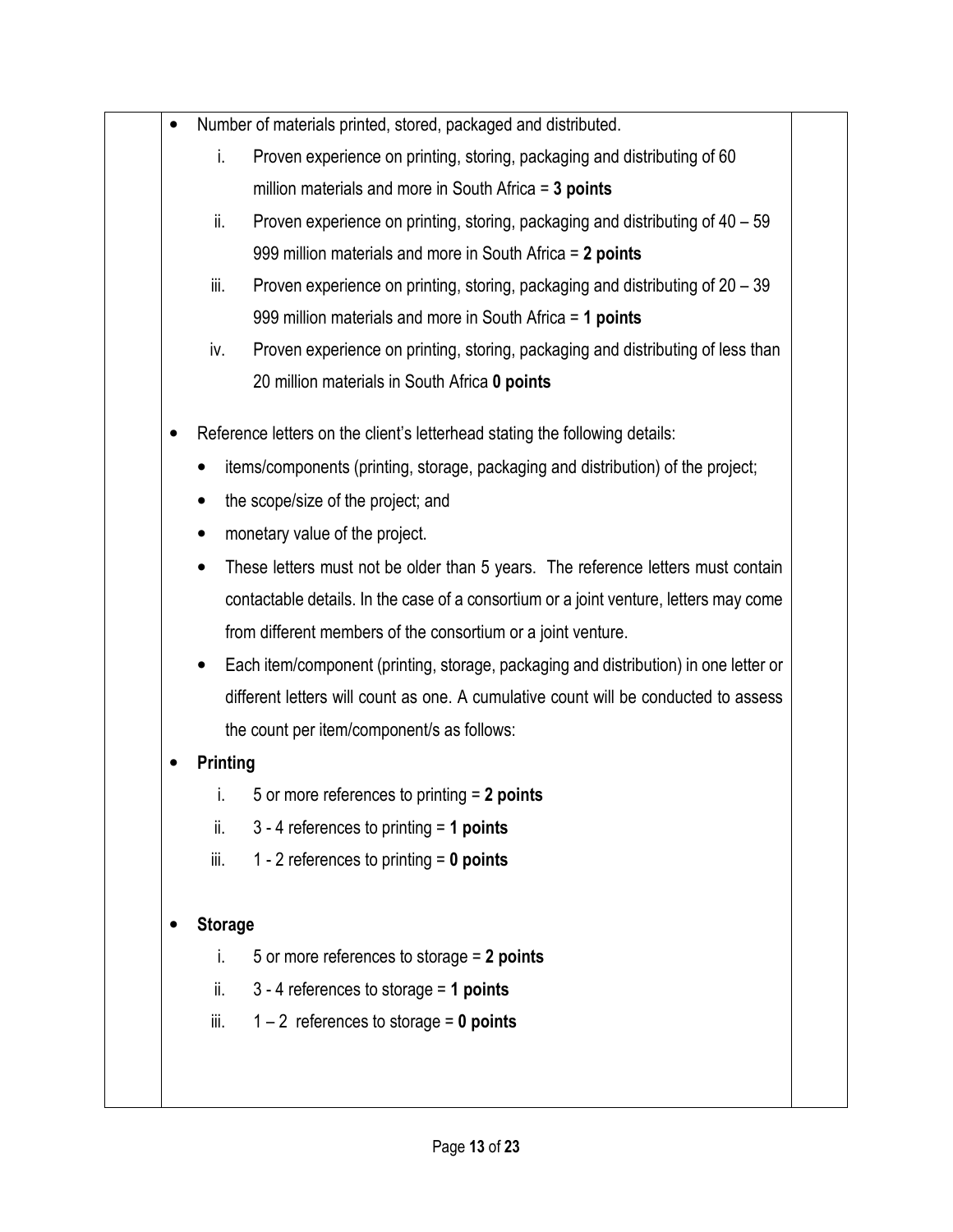|                | Packaging |                                                                                    |    |
|----------------|-----------|------------------------------------------------------------------------------------|----|
|                | i.        | 5 or more references to packaging $= 2$ points                                     |    |
|                | ii.       | $3 - 4$ references to packaging = 1 points                                         |    |
|                | iii.      | $1 - 2$ references to packaging = 0 points                                         |    |
|                |           | <b>Distribution</b>                                                                |    |
|                | i.        | 5 or more references to distribution $= 2$ points                                  |    |
|                | ii.       | $3 - 4$ references to distribution = 1 points                                      |    |
|                | iii.      | $1 - 2$ references to distribution = 0 points                                      |    |
| $\mathfrak{Z}$ |           | Artwork, Printing, die cutting and binding. This criterion is essential for the    | 15 |
|                |           | successful execution of the workbook project and therefore carries within itself a |    |
|                |           | minimum of 90%. A bidder must therefore score 13.5 out of 15 points.               |    |
|                |           |                                                                                    |    |
|                |           | a) Process of artwork, sign off and provide support. Curriculum vitae (CVs) of the |    |
|                |           | dedicated specialist must be submitted.                                            |    |
|                | i.        | The company has three (3) or more dedicated specialist employee/s to effect        |    |
|                |           | artwork changes to the materials and sign off for printing $=$ 3 points            |    |
|                | ii.       | The company has two (2) dedicated specialist employee/s to effect artwork          |    |
|                |           | changes to the materials and sign off for printing $= 2$ points                    |    |
|                | iii.      | The company has one (1) dedicated employee to effect artwork changes to the        |    |
|                |           | materials and sign off for printing $= 1$ point                                    |    |
|                | iv.       | The company has no dedicated employee to effect artwork changes to the             |    |
|                |           | materials and sign off for printing $= 0$ points                                   |    |
|                | b)        | The capacity of printing machines: Specifications from the manufacture must be     |    |
|                | submitted |                                                                                    |    |
|                | i.        | Capacity to print 40 000 and above pages per hour = 4 points                       |    |
|                | ii.       | Capacity to print 30 000to 39 999 pages per hour = 3 points                        |    |
|                | iii.      | Capacity to print 20 000 to 29 999 pages per hour = 2 points                       |    |
|                | iv.       | Capacity to print below 19 999 pages per hour $= 0$ points                         |    |
|                |           |                                                                                    |    |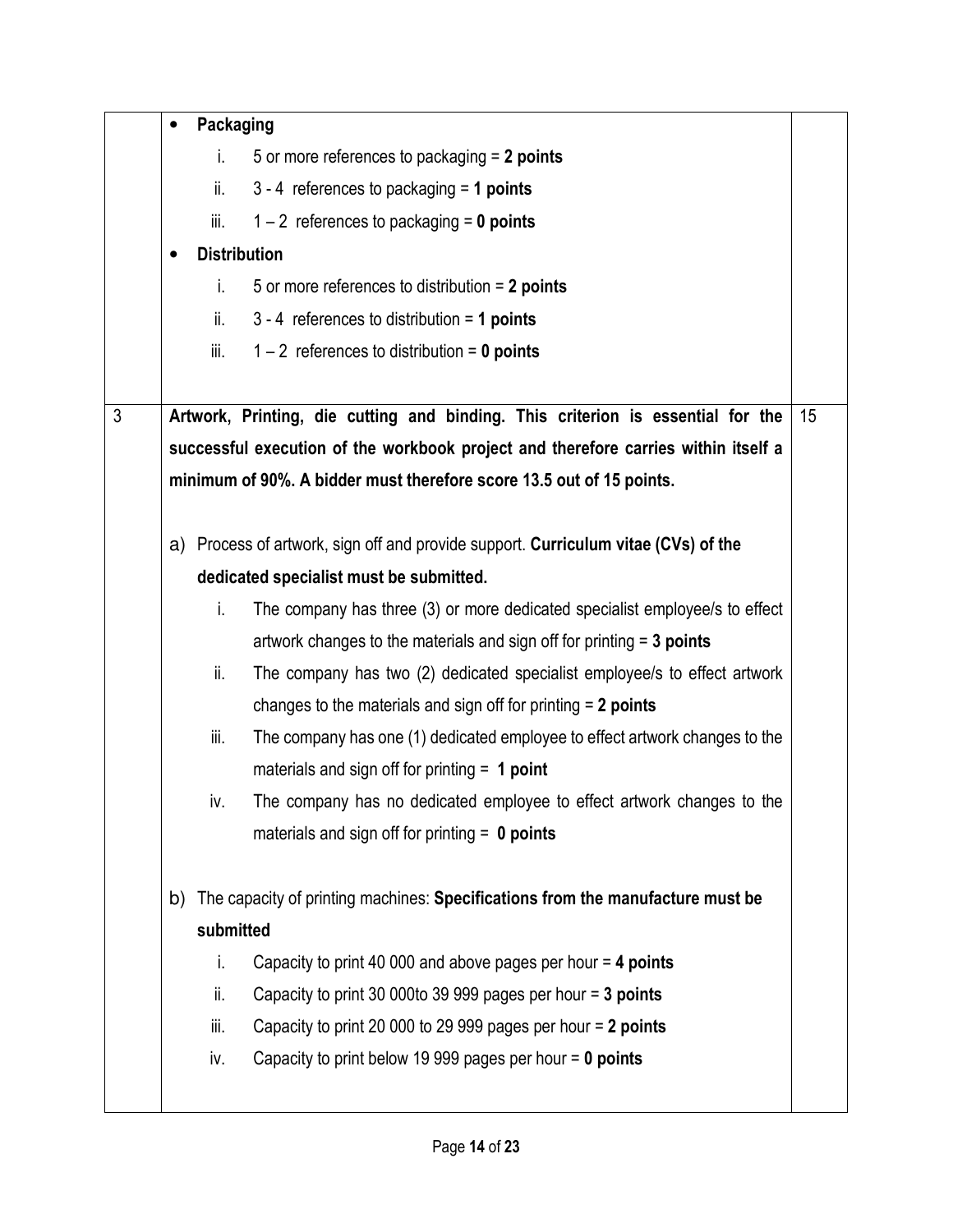|                | Capacity of printers to do Inline die cutting for stickers: Specifications from the<br>C) |      |                                                                                      |   |  |  |  |
|----------------|-------------------------------------------------------------------------------------------|------|--------------------------------------------------------------------------------------|---|--|--|--|
|                | manufacture must be submitted                                                             |      |                                                                                      |   |  |  |  |
|                |                                                                                           | i.   | Capacity to do 15 000 and above pages per hour = 4 points                            |   |  |  |  |
|                |                                                                                           | ii.  | Capacity to do 10000 to 14 999 pages per hour = 3 points                             |   |  |  |  |
|                |                                                                                           | iii. | Capacity to do 2000 to 4 999 pages per hour = 2 points                               |   |  |  |  |
|                |                                                                                           | iv.  | Capacity to do below 1 999 pages per hour $= 0$ points                               |   |  |  |  |
|                | d)                                                                                        |      | Capacity of machine/s to do High volume binding: Specifications from the             |   |  |  |  |
|                |                                                                                           |      | manufacture must be submitted                                                        |   |  |  |  |
|                |                                                                                           | i.   | Capacity to bind 10 000 or more books per hour = 4 points                            |   |  |  |  |
|                |                                                                                           | ii.  | Capacity to bind 5000 to 9 999 books per hour = 3 points                             |   |  |  |  |
|                |                                                                                           | iii. | Capacity to bind 2000 to 4 999 books per hour = 2 points                             |   |  |  |  |
|                |                                                                                           | iv.  | Capacity to bind below 1999 books per hour $= 0$ point                               |   |  |  |  |
| $\overline{4}$ |                                                                                           |      | <b>Labour Capacity Composition of Labour Force</b>                                   | 5 |  |  |  |
|                |                                                                                           | i.   |                                                                                      |   |  |  |  |
|                |                                                                                           |      | Staff complement for the duration of the contract: A List of positions must be       |   |  |  |  |
|                |                                                                                           |      | submitted indicating the anticipated gender of person/s to fill the<br>position/s    |   |  |  |  |
|                |                                                                                           | ii.  | 40% or more staff is made up of Women = 2 points                                     |   |  |  |  |
|                |                                                                                           | iii. | Less than 40% staff is made up of Women $= 0$ points                                 |   |  |  |  |
|                |                                                                                           |      |                                                                                      |   |  |  |  |
|                |                                                                                           |      | a) Staff complement for the duration of the contract: A List of positions must be    |   |  |  |  |
|                |                                                                                           |      | submitted indicating the anticipated Youth (18 – 35 years old) of person/s to fill   |   |  |  |  |
|                |                                                                                           |      | the position/s                                                                       |   |  |  |  |
|                |                                                                                           | i.   | 20% or more staff is made up of Youth $=$ 1 points                                   |   |  |  |  |
|                |                                                                                           | ii.  | Less than 20% staff is made up of Youth $= 0$ points                                 |   |  |  |  |
|                |                                                                                           |      | b) Staff complement for the duration of the contract: A List of positions must be    |   |  |  |  |
|                |                                                                                           |      | submitted indicating the anticipated Person/s with disability to fill the position/s |   |  |  |  |
|                |                                                                                           | i.   | 5% or more staff is made up of Persons with disabilities = 2 points                  |   |  |  |  |
|                |                                                                                           | ii.  | Less than 5% staff is made up of Persons with disabilities $= 0$ points              |   |  |  |  |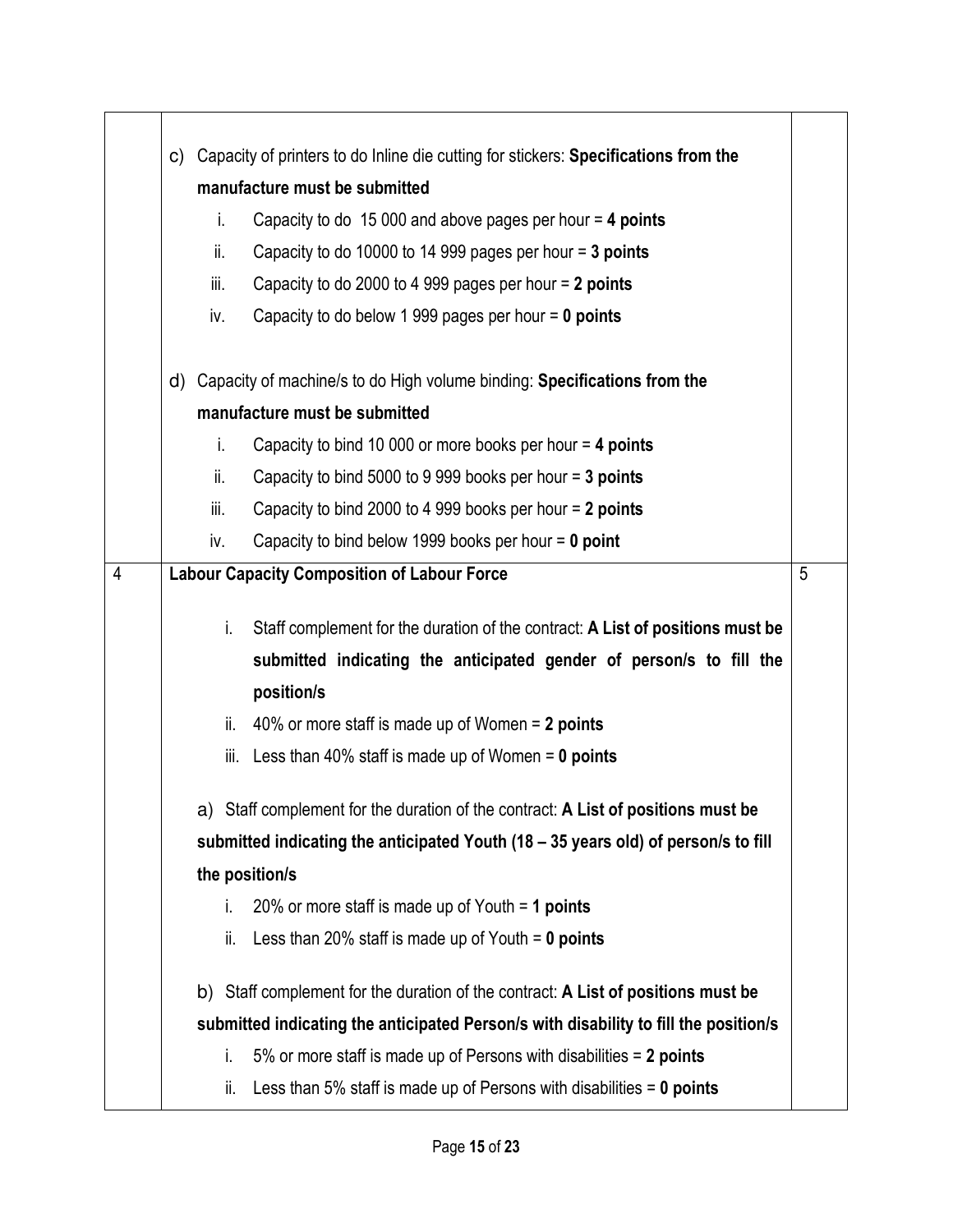| $\overline{5}$ | Fleet availability or written guarantees of distribution vehicles for high volume     | 15 |
|----------------|---------------------------------------------------------------------------------------|----|
|                | materials. This criterion is essential for the successful execution of the workbook   |    |
|                | project and therefore carries within itself a minimum of 90%. A bidder must therefore |    |
|                | score 13.5 out of 15 points.                                                          |    |
|                | a) The bidder must demonstrate that they have enough delivery vehicles or provide     |    |
|                | written guarantees of distribution vehicles to deliver high volume materials.         |    |
|                | i.<br>The company has fleet/written guarantees for a total number of:                 |    |
|                | 100 or more of 34 tons (18 meters);<br>$\bullet$                                      |    |
|                | 125 of 28 tons (15 meters);<br>$\bullet$                                              |    |
|                | between 125 and 150 of 24 tons (12 meters); and                                       |    |
|                | a total of 500 between 8 and 1.4 tons nationally                                      |    |
|                | $= 15$ points                                                                         |    |
|                | ii.<br>The company has fleet/written guarantees for a total number of:                |    |
|                | between 75 and 99 of 34 tons (18 meter);<br>٠                                         |    |
|                | between 100 and 124 of 28 tons $(15$ meters);                                         |    |
|                | between 100 and 124 of 24 tons (12 meters); and                                       |    |
|                | a total of 500 between 8 and 1.4 tons nationally                                      |    |
|                | $= 10$ points                                                                         |    |
|                | iii.<br>The company has fleet/written guarantees for a total number of:               |    |
|                | between 50 and 74 of 34 tons (18 meter);                                              |    |
|                | between 50 and 74 of 28 tons (15 meters);                                             |    |
|                | between 100 and 124 of 24 tons (12 meters): and                                       |    |
|                | a total of 500 between 8 and 1.4 tons nationally                                      |    |
|                | $= 5$ points                                                                          |    |
|                | iv.<br>The company has fleet/written guarantees for a total number of:                |    |
|                | between 25 and 49 of 34 tons (18 meter);                                              |    |
|                | between 100 and 124 of 28 tons (15 meters);                                           |    |
|                | between 100 and 124 of 24 tons (12 meters); and                                       |    |
|                | a total of 500 between 8 and 1.4 tons nationally                                      |    |
|                | $= 0$ points                                                                          |    |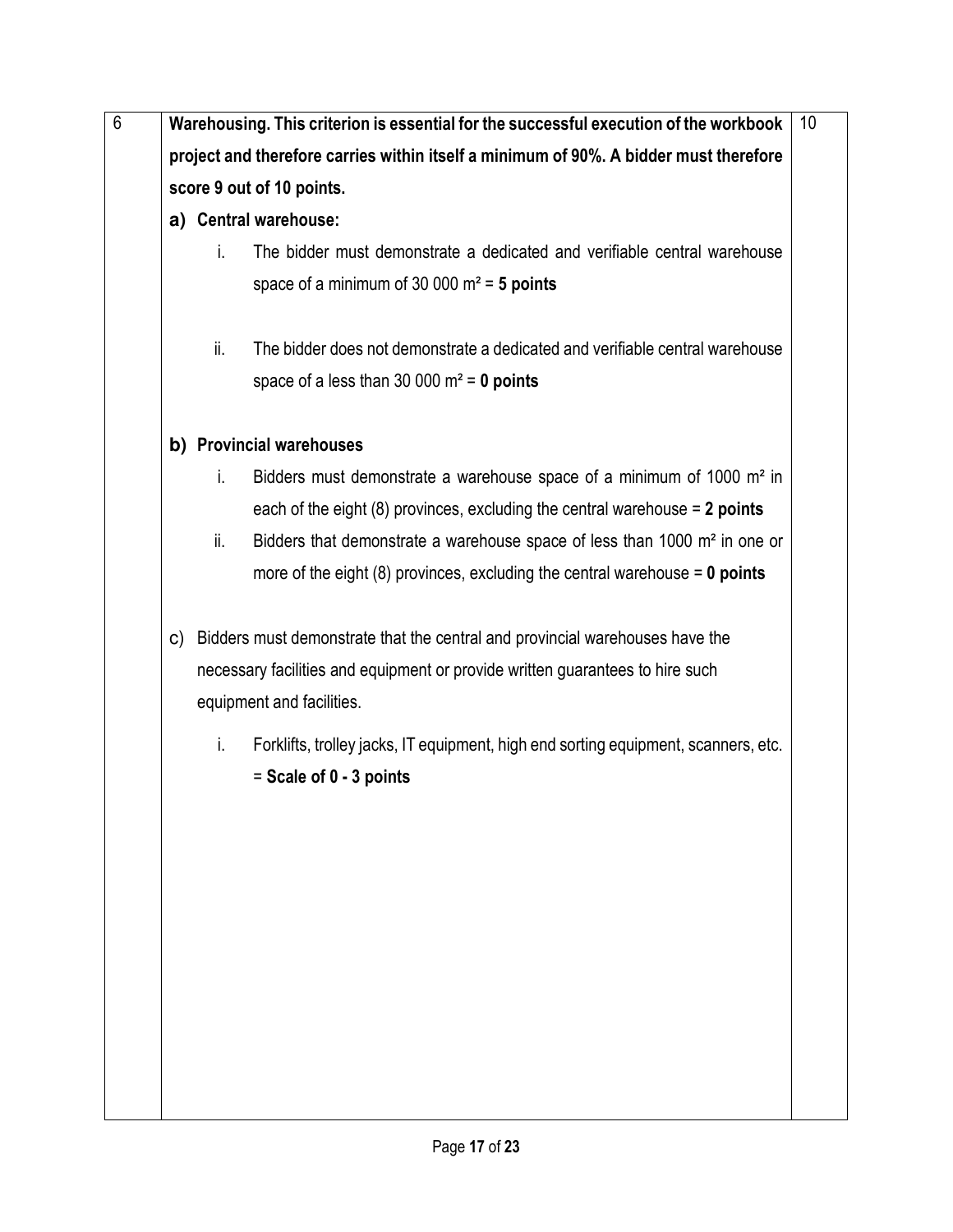| $\overline{7}$ | Project plan. This criterion is essential for the successful execution of the workbook   | 15     |  |  |  |  |  |  |
|----------------|------------------------------------------------------------------------------------------|--------|--|--|--|--|--|--|
|                | project and therefore carries within itself a minimum of 90%. A bidder must therefore    |        |  |  |  |  |  |  |
|                | score 13.5 out of 15 points.                                                             |        |  |  |  |  |  |  |
|                |                                                                                          |        |  |  |  |  |  |  |
|                | A detailed Project Plan that will ensure continued supply of Grades R to 9 learner<br>a) |        |  |  |  |  |  |  |
|                | workbooks to schools/education districts/PED offices as well as DBE offices that         |        |  |  |  |  |  |  |
|                | contains the following:                                                                  |        |  |  |  |  |  |  |
|                | process of printing, storage, packaging and distribution;                                |        |  |  |  |  |  |  |
|                | milestones, deliverables and timeframes; and<br>$\overline{\phantom{0}}$                 |        |  |  |  |  |  |  |
|                | processes such as fully operational call centre, data management                         |        |  |  |  |  |  |  |
|                | systems, processing of artwork, printing processes, pick and pack as well                |        |  |  |  |  |  |  |
|                | as deliveries and reporting, etc.                                                        |        |  |  |  |  |  |  |
|                | Project plan which clearly details the process of printing, storage, packaging and<br>i. |        |  |  |  |  |  |  |
|                | distribution of workbooks including milestones, deliverables and timeframes as well      |        |  |  |  |  |  |  |
|                | as processes such as fully operational call centre, data management systems,             |        |  |  |  |  |  |  |
|                | processing of artwork, printing processes, pick and pack as well as deliveries and       |        |  |  |  |  |  |  |
|                | reporting, etc. $=$ Scale of 0 - 15 points                                               |        |  |  |  |  |  |  |
|                |                                                                                          |        |  |  |  |  |  |  |
|                |                                                                                          |        |  |  |  |  |  |  |
| 8              | Risk management strategy. This criterion is essential for the successful execution of    | 10     |  |  |  |  |  |  |
|                | the workbook project and therefore carries within itself a minimum of 90%. A bidder      |        |  |  |  |  |  |  |
|                | must therefore score 9 out of 10 points.                                                 |        |  |  |  |  |  |  |
|                | The bidders are required to submit a comprehensive risk management strategy<br>a)        |        |  |  |  |  |  |  |
|                | associated with the project in printing, binding, storage, packaging and distribution.   |        |  |  |  |  |  |  |
|                | Each risk must be accompanied by a mitigating strategy.                                  |        |  |  |  |  |  |  |
|                | The bidder submitted a comprehensive risk management strategy associated with<br>i.      |        |  |  |  |  |  |  |
|                | the project in printing, binding, storage, packaging and distribution. Each risk must    |        |  |  |  |  |  |  |
|                | be accompanied by a mitigating strategy = $Scale$ of $0 - 10$ points                     |        |  |  |  |  |  |  |
|                |                                                                                          |        |  |  |  |  |  |  |
| <b>TOTAL</b>   |                                                                                          | 100    |  |  |  |  |  |  |
|                |                                                                                          | points |  |  |  |  |  |  |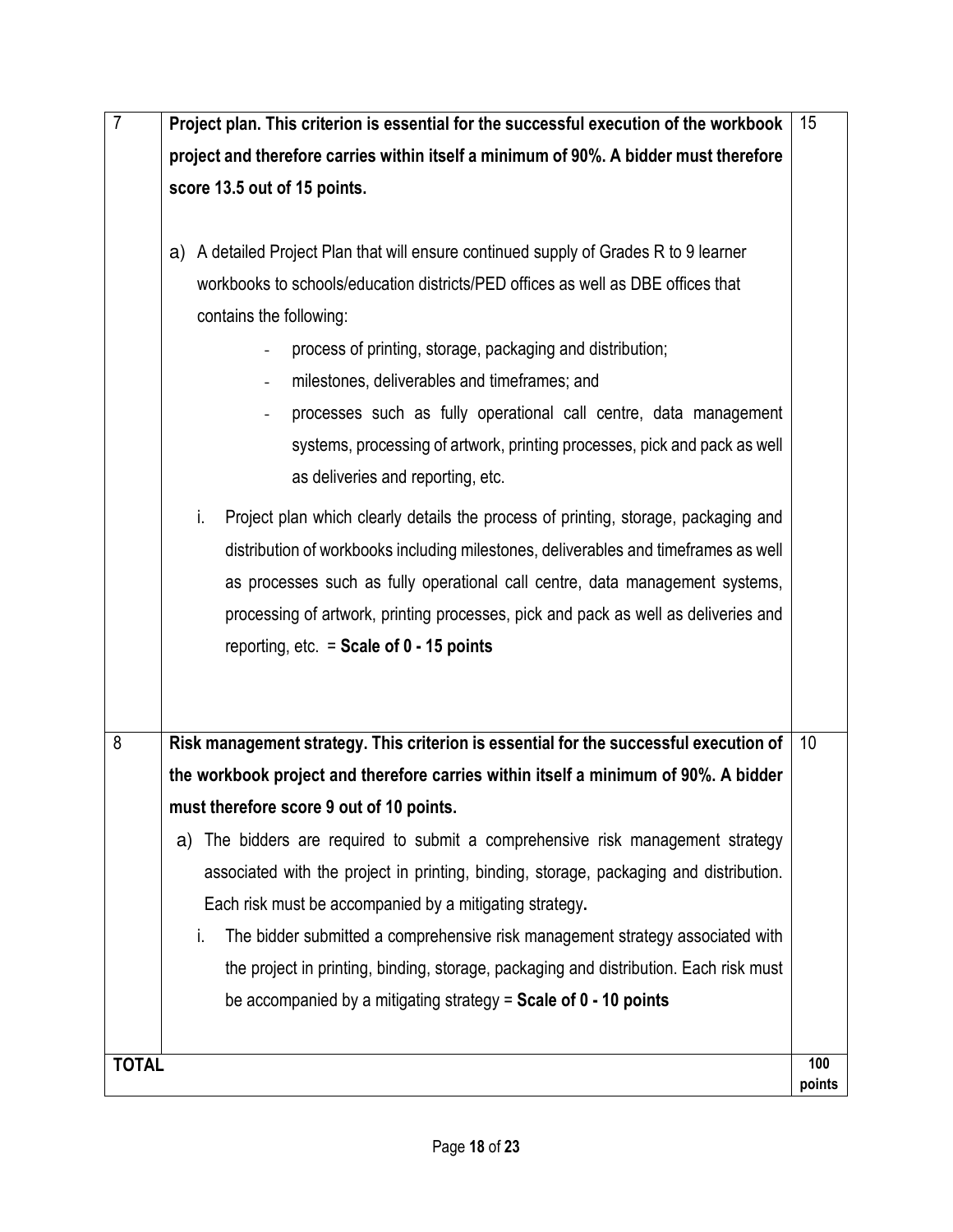- 9.2 Bidders must submit supporting documents as proof for all the above elements, where applicable
- 9.3 Bidders that have achieved the minimum qualifying score of **90 points** for functionality will be evaluated further for price and B-BBEE.
- 9.4 The DBE will conduct a supplier due diligence prior to final award. The outcome of the validation process may affect the scores.

# **10 NON-COMPULSORY BRIEFING SESSION**

10.1 The DBE will hold a second non-compulsory briefing session based on the amendments to the TOR only, as follows: **Venue:** Virtual, Bidders who are interested in joining the briefing session must send their email addresses to Tenders@dbe.gov.za **Date:** 14 December 2021 **Time:** 11:00 – 12:00

# **11 PREFERENTIAL POINT SYSTEM**

- 11.1 Only qualifying bids will be evaluated in terms of 90/10 preference point system where 90 points will be used for price only and 10 points for B-BBEE points. (Refer to attached SBD 6.1 form).
- 11.2 The following formula will be used for the calculation of price:

$$
Ps = 90 \left( 1 - \frac{Pt - P \min}{P \min} \right)
$$

Ps= Points scored for price of bid under consideration Pt= Rand value of acceptable bid under consideration Pmin= Rand value of lowest bid

- 11.3 Bidders are required to submit a valid BBBEE certificate in order to claim preference points.
- 11.4 Non-submission of a valid BBBEE certificate will lead to a bidder scoring 0 for preference points.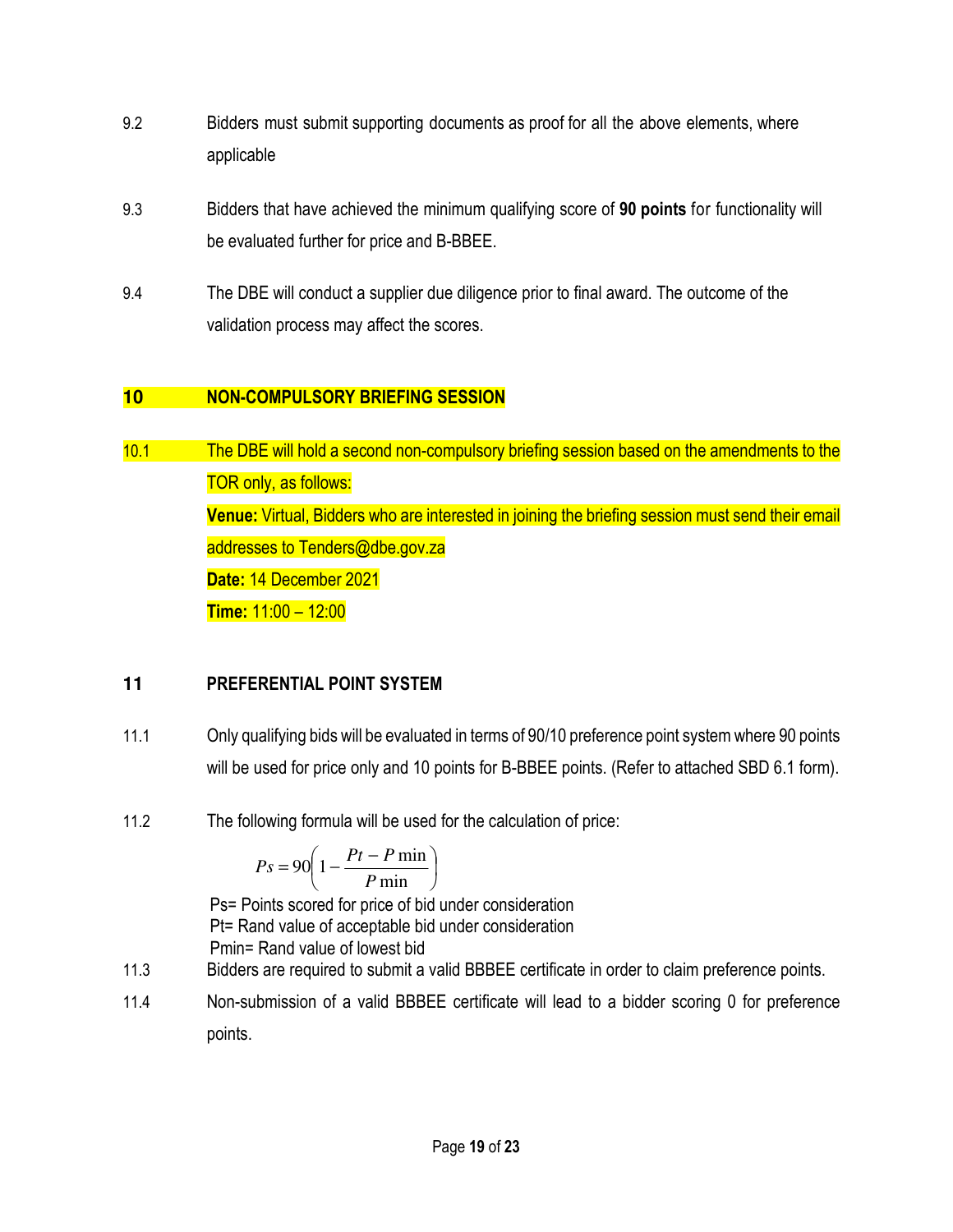## **12 CONTRACT PRICE ADJUSTMENTS**

#### 12.1 **Formula**

- 12.1.1 Prices submitted for this bid will be regarded as firm and subject to adjustment(s) in terms of the following formula, defined areas of cost and defined periods of time.
- 12.1.2 Applications for price adjustments must be accompanied by documentary evidence in support of any adjustment claim.
- 12.1.3 The following price adjustment formula will be applicable for calculating contract price adjustments (CPA).

| $Pa = (1 - V)Pt\left(D1\frac{R1t}{R1o} + D2\frac{R2t}{R2o +} + D3\frac{R3t}{R3o} + \dots + Dn\frac{Rnt}{Rno}\right) + VPt$ |          |                                                                                  |  |  |  |
|----------------------------------------------------------------------------------------------------------------------------|----------|----------------------------------------------------------------------------------|--|--|--|
| Pa                                                                                                                         |          | The new adjusted price to be calculated                                          |  |  |  |
| $\vee$                                                                                                                     | $\equiv$ | Fixed portion of the bid price (15% or 0.15)                                     |  |  |  |
| Pt                                                                                                                         |          | Original bid price. Note that Pt must always be the original bid price and not   |  |  |  |
|                                                                                                                            |          | an adjusted price.                                                               |  |  |  |
| $(1-V)$ Pt                                                                                                                 |          | Adjustable portion of the bid price (85% or 0.85).                               |  |  |  |
| $D1 - Dn$                                                                                                                  |          | Each factor (or percentage) of the bid price, e.g., material, labour, transport, |  |  |  |
|                                                                                                                            |          | overheads, etc. The total of the various factors (or percentages) D1 - Dn        |  |  |  |
|                                                                                                                            |          | must add up to 1 (or $100\%$ ).                                                  |  |  |  |
| $R1t - Rnt$                                                                                                                |          | End Index. Index figure obtained from the index at the end of each               |  |  |  |
|                                                                                                                            |          | adjustment period.                                                               |  |  |  |
| R <sub>10</sub> -R <sub>no</sub>                                                                                           |          | Base Index. Index figure at the time of bidding.                                 |  |  |  |
| VPt                                                                                                                        |          | 15% (or 0.15) of the original bid price. This portion of the bid price remains   |  |  |  |
|                                                                                                                            |          | fixed, i.e. it is not subject to price adjustment.                               |  |  |  |
|                                                                                                                            |          |                                                                                  |  |  |  |

#### 12.2 **Formula component definitions**

#### 12.2.1 **Adjustable amount**

The adjustable amount is the portion of the bid price which is subject to adjustment. In this bid the adjustable amount is 85% of the original bid price. For example, if the bid price is R1000, then only R850 will be subject to adjustment.

#### 12.2.2 **Fixed portion**

The fixed portion represents those costs which will not change over the adjustment period and DOES NOT represent the profit margin. In this bid the fixed portion is 15% of the original bid price. Using the same example as above, it would amount to R150 which will remain fixed over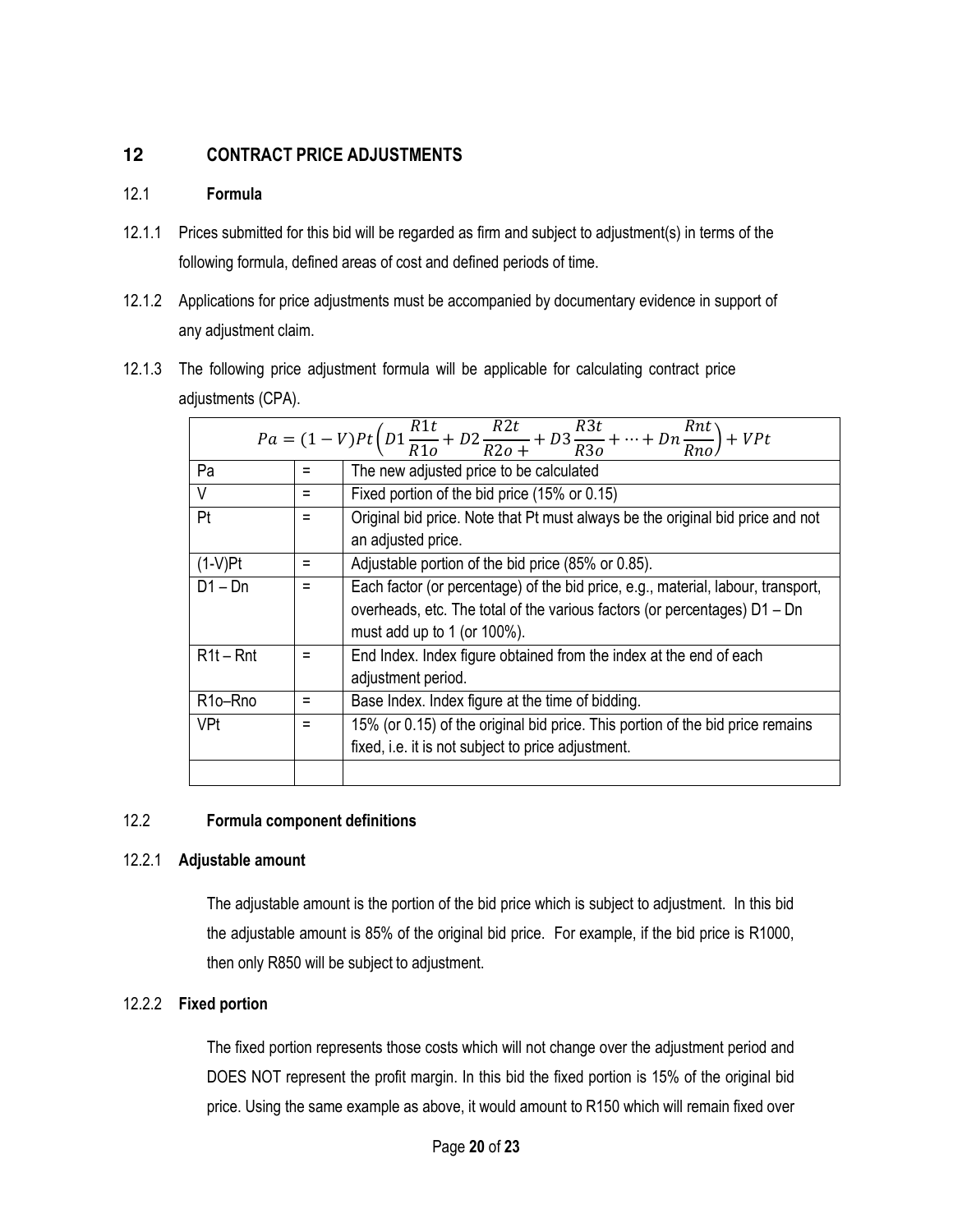the contract period.

#### 12.2.3 **Cost components and proportions**

The cost components of the contract price usually constitute the cost of direct labour, cost of transport and those other costs which are inclined to change. The proportions are the contribution to the contract price of each of these cost components. In this bid the following cost components will be used to calculate contract price adjustments.

Bidders are requested to submit the cost breakdown of the bid price for each item with their bid. Should the cost breakdown be the same for all items on the bid, please indicate it clearly in the bid document. Bidders will not be allowed to change the cost breakdown of bid prices during the tenure of the contract.

| <b>Cost Component</b>                       | Percentage |
|---------------------------------------------|------------|
| $D1 -$ Labour                               |            |
| D2 - Transport                              |            |
| D3 - Housing and utilities                  |            |
| $D4$ – Insurance                            |            |
| $D5 - Other$                                |            |
| TOTAL (Cost components must add up to 100%) | 100        |

#### 12.2.4 **Applicable indices / references**

The applicable index refers to the relevant market index, which is a true reflection of price movement(s) in the cost over time. In this bid the following indices or reference will be applicable:

| <b>Cost component</b>                  | <b>Index Publication</b>                                  | <b>Index Reference</b>                                                     |
|----------------------------------------|-----------------------------------------------------------|----------------------------------------------------------------------------|
| D1-Labour                              | STATS SA P0141 (CPI),<br>Or Labour agreement <sup>1</sup> | Table E - All Items<br>Or                                                  |
|                                        | STATS SA P0141 (CPI)                                      | Labour agreement to be provided<br>Table E - Transport - Other             |
| D <sub>2</sub> - Transport             | Or                                                        | <b>Running Cost</b>                                                        |
|                                        |                                                           | Or<br>Table L2                                                             |
| D <sub>3</sub> – Housing and utilities | <b>STATS SA (CPI)</b>                                     | Table E - Housing and Utilities<br>(Overall)                               |
| $D4$ – Insurance                       | STATS SA (CPI)                                            | Table $E -$ Insurance                                                      |
| $D5 - Other$                           | Specify                                                   | Documentary evidence to<br>accompany claim during<br>the adjustment period |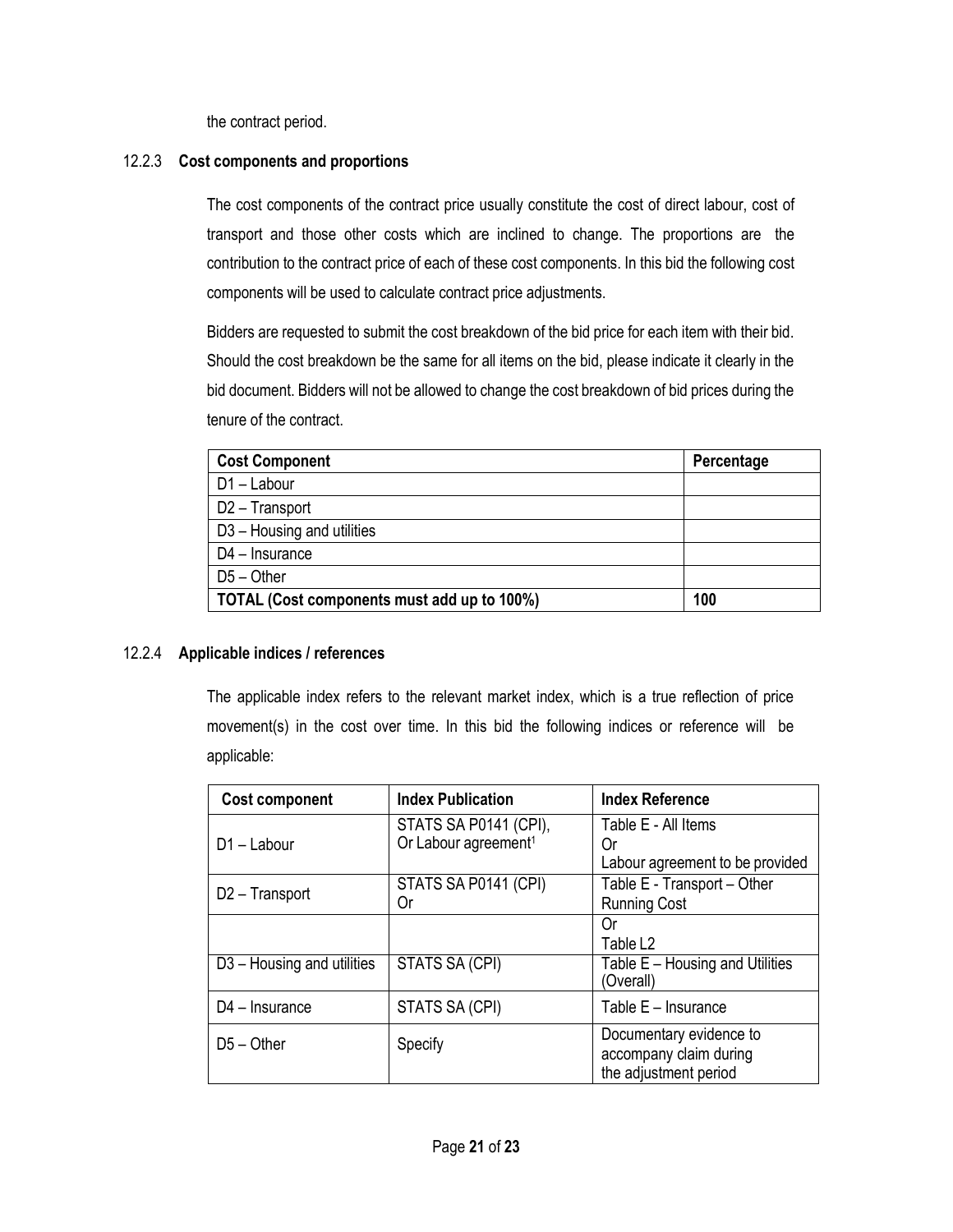#### 12.2.5 **Base Index Date**

The base index date applicable to the formula is defined as the date at which the price adjustment starts. In this bid the base index date is 30 November 2021.

#### 12.2.6 **End Index Date**

The end index dates are the dates at predetermined points in time during the contract period. In this bid the end indices are defined in the next paragraph (Price Adjustment Periods).

#### 12.2.7 **Price Adjustment Periods**

Adjustment to contract prices may be applied for at the following dates:

| <b>Adjustment</b>            | <b>CPA application to</b><br>reach the office at the<br>following dates | <b>End Index Date</b> | Dates from which<br>adjusted prices will<br>become effective |
|------------------------------|-------------------------------------------------------------------------|-----------------------|--------------------------------------------------------------|
| 1st Adjustment               | 01 March 2023                                                           | March 2023            | 1 April 2023                                                 |
| 2nd Adjustment 01 March 2024 |                                                                         | March 2024            | 1 April 2024                                                 |

#### 12.3 **Additional CPA requirements**

- 12.3.1 Unless prior approval has been obtained from DBE, no adjustment in contract prices will be made by the contracted service provider or a consortium of service providers.
- 12.3.2 Applications for price adjustment must be accompanied by documentary evidence in support of any adjustment.
- 12.3.3 CPA applications will be applied strictly according to the specified formula and parameters above as well as the cost breakdown supplied by bidders in their bid documents.
- 12.3.4 An electronic price adjustment calculator will be available on request from DBE during the CPA period.
- 12.3.5 The Department reserves the right to negotiate a price adjustment or not grant any price adjustment.